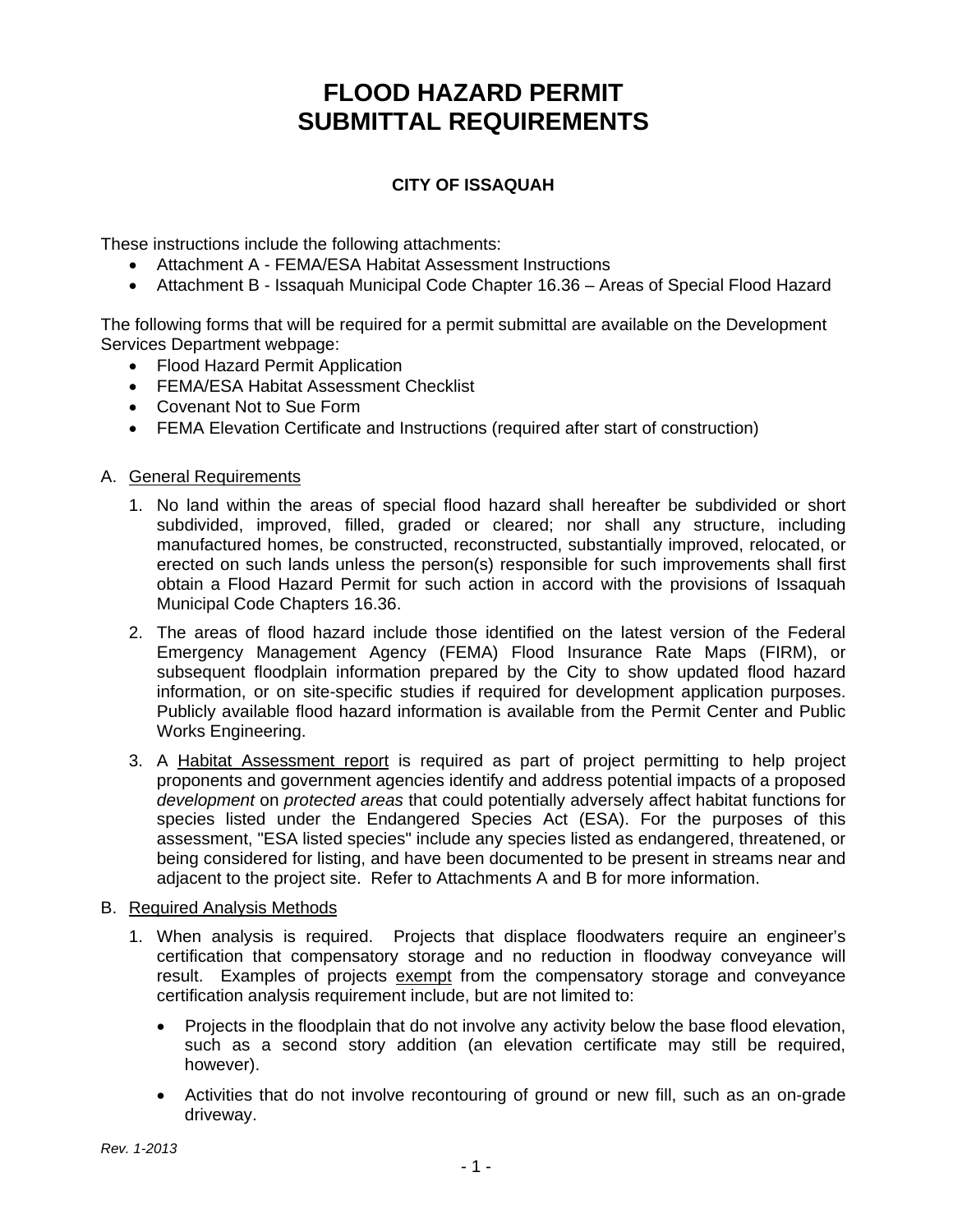- New or improved structures in the flood fringe (i.e., away from flowing flood water), where no fill is proposed and adequate foundation openings are provided.
- New or improved structures constructed on flow-through foundations or pilings where no fill is proposed.

The City will verify that the exemption is valid before a permit is issued.

- 2. Compensatory Storage Required. Development proposals shall not reduce the effective base flood storage volume of the floodplain. Grading or other activity which would reduce the effective storage volume must be mitigated by creating compensatory storage either on-site, or approved adjacent off-site location. The compensatory storage must be hydraulically connected to the source of floodwaters and excavated at an elevation at or below the elevation of the filled storage that is being compensated.
- 3. No Reduction in Floodplain Conveyance. Development proposals shall not reduce the hydraulic capability of the floodplain on-site to convey floodwaters through the property during the base flood event. No rise in base flood elevations is allowed on adjacent properties. Providing this compensatory conveyance capacity can be done in conjunction with the compensatory storage, either on-site or off-site.
- 4. Floodplain Hydraulic Study. Compliance with the compensatory storage, compensatory conveyance requirements, and other requirements of Chapter 18.10.530 and Chapter 16.36 IMC shall be documented in a floodplain hydraulic study prepared by a licensed civil engineer registered in the state of Washington. The following methods shall be used to assess impacts and required mitigation:
	- a. Base flood information, including flood magnitudes, shall be consistent with the latest Flood Insurance Study, or with subsequent reports and data furnished to the applicant by the City. The applicant should verify these assumptions, and whether hydraulic models that represent the current base flood mapping are available, with the Public Works Department.
	- b. The floodplain hydraulic study shall include site topographic mapping, plans and specifications for proposed grading and structures, surveyed cross-section data and graphs, flood profiles, model input and output data, and any other information necessary to document modeling assumptions, conditions and conclusions. If requested, floodplain study submittals shall be accompanied by electronic copies of floodplain models and topographic maps.
	- c. Acceptable modeling methodologies for calculating floodplain conveyance impacts and mitigation are described in Table 1. Alternative methods may be approved by the City.

| Activity                                                                                                                                                                                                                                                                           | <b>Modeling Methodology</b>                                                                                                                                                         |
|------------------------------------------------------------------------------------------------------------------------------------------------------------------------------------------------------------------------------------------------------------------------------------|-------------------------------------------------------------------------------------------------------------------------------------------------------------------------------------|
| impact: All activities not causing No modeling required.<br>1)<br>No<br>obstruction of floodwaters or fill, such as<br>vegetation removal or planting, building<br>improvements that do not increase footprint,<br>maintenance to restore an original permitted<br>condition, etc. |                                                                                                                                                                                     |
| 2) Minor grading or structures: Under 10 feet of Hand-computed conveyance (K) calculation<br>obstruction under base flood.                                                                                                                                                         | obstruction width or less than 2 feet of fill, assuming no change in water surface<br>not to exceed 100 square feet of total elevation and using appropriate Mannings<br>"n" value. |
| 3) Major grading or structure: Activities that do Step-backwater computer model such as<br>not meet the definitions of 1) or 2).                                                                                                                                                   | <b>HEC-2 or HEC-RAS</b>                                                                                                                                                             |

## **Table 1. Acceptable Modeling Methodologies**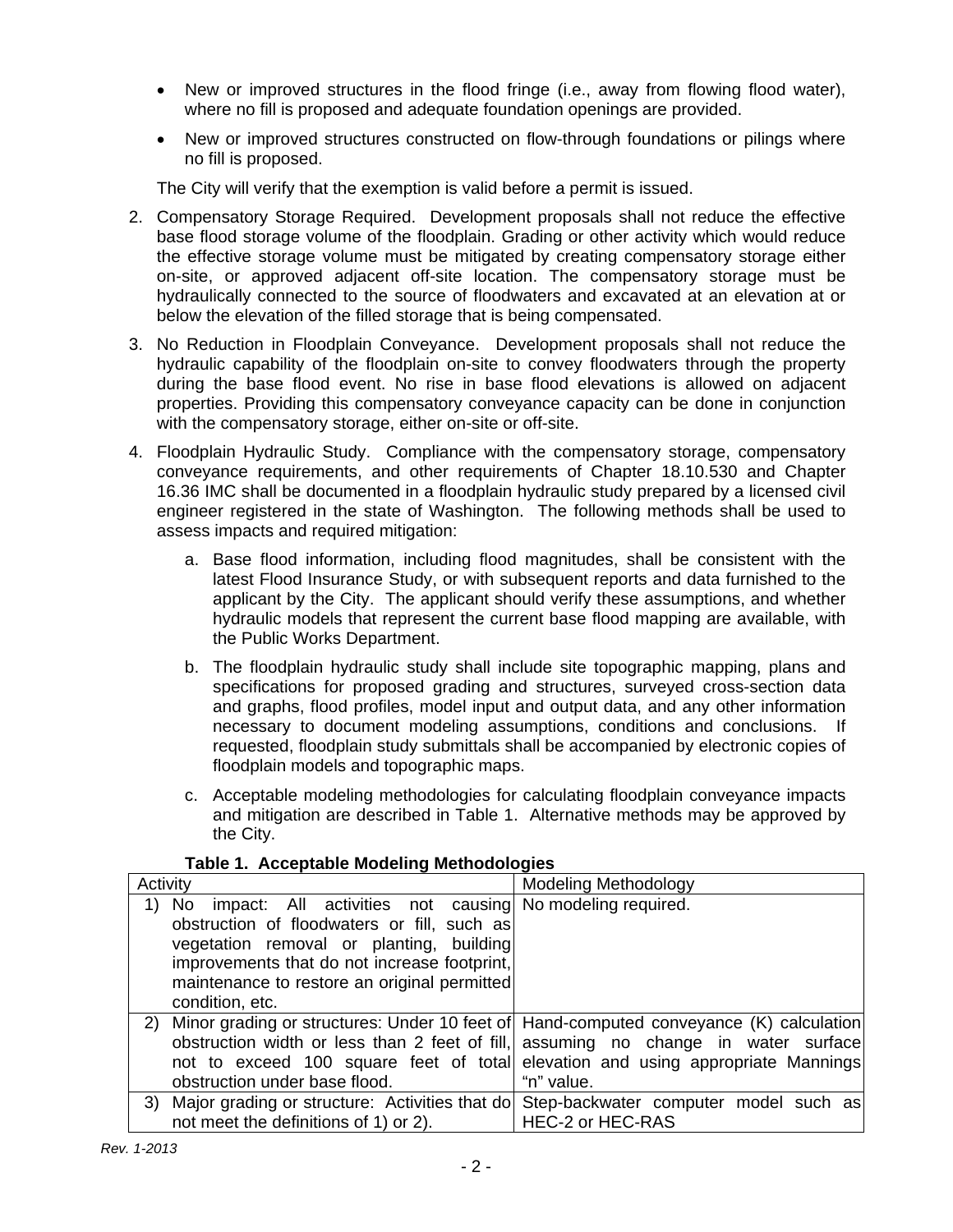## C. Document and Plans Submittal

The following documents and plans shall be provided by the applicant at the time the permit application is filed with the City:

- 1. A complete legal description of the property; parcel number, lot number(s) and name of platted subdivision; or the tax lot number assigned by the County Assessor's Office, together with the Section, Township and Range Number.
- 2. A topographic survey of the property prepared by a licensed surveyor, with sufficient scale (1"=20') and contour interval (2') to adequately assess variations in the ground surface, and based on the City of Issaquah datum (NAVD88).
- 3. Compensatory Storage and Floodplain Conveyance Design. The grading plan shall identify description, location and volume of compensatory storage provided, and features of floodplain conveyance facilities. Calculations and analysis methods shall be documented, as required in Section B (above), in the floodplain hydraulic study prepared by a licensed civil engineer registered in the state of Washington
- 4. A design of site stormwater drainage in compliance with Chapter 13.28 IMC (if required).
- 5. Habitat Assessment (see Attachments A and B City of Issaquah ESA Habitat Assessment Checklist and Guidance).
- 6. Two sets of plans, profiles, sections or sketches, drawn clearly and legibly, showing pertinent distances, dimensions, contours, elevations and details.
- 7. Permit application.

## D. Elevation Certificate

- 1. A preliminary elevation certificate shall be completed and submitted to the City at the time of first floor construction.
- 2. A final elevation certificate shall be submitted at completion of construction.
- 3. Elevation certificates shall be completed by or under the supervision of a Washington State Registered Professional Surveyor. Per state law, and licensed engineer cannot sign an elevation certificate.
- 4. The City shall approve preliminary and final elevation certificates. No acceptance or occupancy shall be granted prior to submittal of the as-built elevation certification.

#### E. Other Permits

The City's approval of this application and permit does not grant approval for drainage work, grading or crossings that may affect streams or wetlands. Contact the City for more information on other permits that may be required for the project.

#### F. Review and Approval

1. Your application when completed on the forms provided by the City, together with required materials describe above, will be reviewed by the Designated Official, and, when appropriate and necessary, by other public agency officials, engineers, and persons. Their recommendations will be forwarded to the Designated who will examine, approve or reject drawings, plans, sketches or floodplain analyses for any proposed improvement.

The approved application, together with the "Covenant Not to Sue", letter of permit provisions, and approved plans will represent the permit.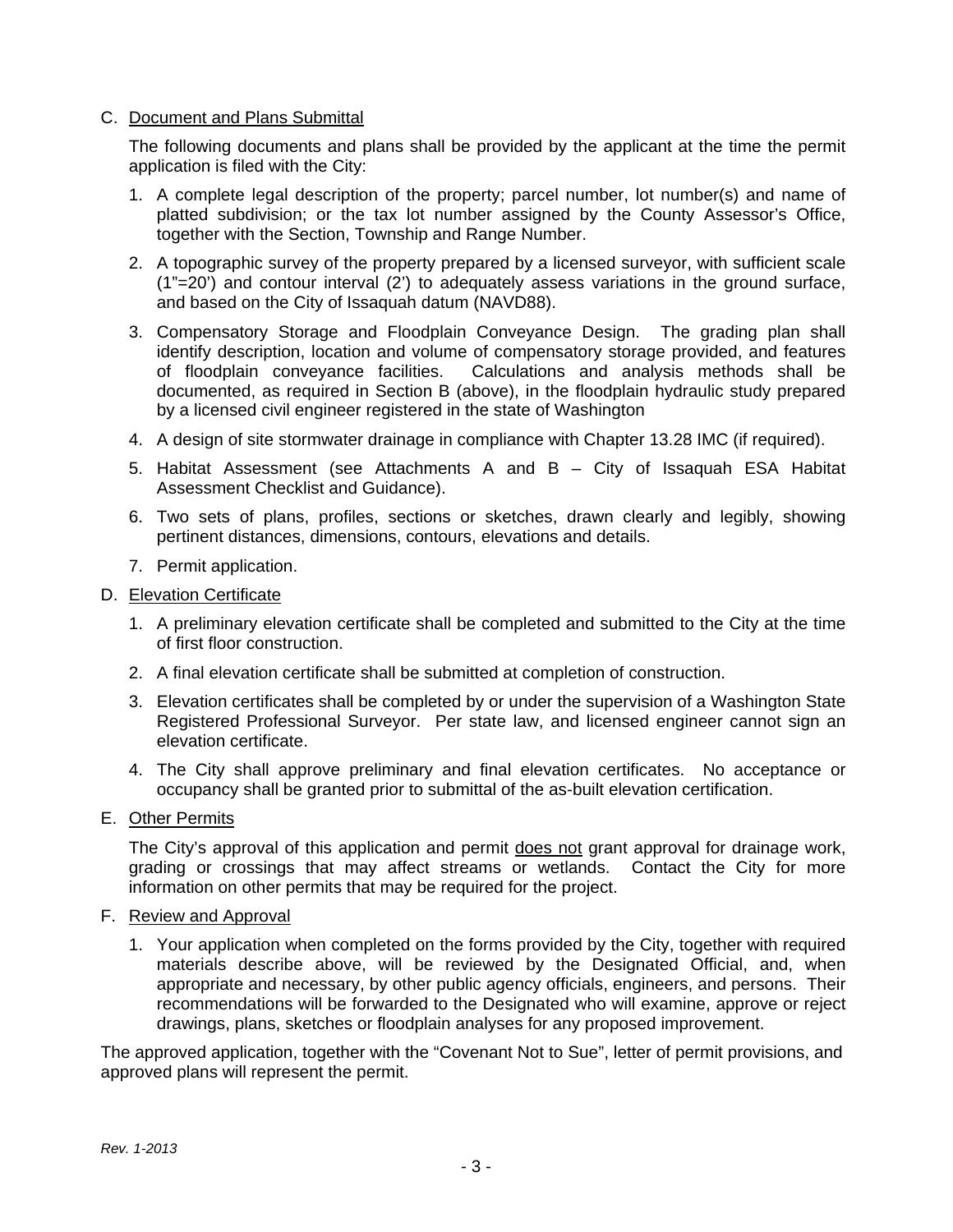# **ATTACHMENT A FEMA/ESA HABITAT ASSESSMENT INSTRUCTIONS**

# **CITY OF ISSAQUAH**

# **Purpose of Habitat Assessment**

A Habitat Assessment report is required as part of project permitting to help project proponents and government agencies identify and address potential impacts of a proposed *development* on *protected areas* that could potentially adversely affect habitat functions for species listed under the Endangered Species Act (ESA). For the purposes of this assessment, "ESA listed species" include any species listed as endangered, threatened, or being considered for listing, and have been documented to be present in streams near and adjacent to the project site.

This assessment is required by FEMA Region X for all floodplain development projects. See http://www.fema.gov/about/regions/regionx/nfipesa.shtm for additional information. Habitat Assessments shall be submitted with all Flood Hazard Permit applications, even if exempt (as defined below).

# **Key Definitions**

Development: any man-made change to improved or unimproved real estate in the Regulatory Floodplain, including but not limited to; buildings or other structures, mining, dredging, filling, grading, paving, excavation or drilling operations, storage of equipment or materials, subdivision of land, removal of more than 5% of the native vegetation on the property, or alteration of natural site characteristics.

Protected Area: land within the boundaries of the floodplain, the riparian buffer zone (RBZ), and the channel migration area. Because of the impact that development can have on flood heights and velocities and habitat, special rules apply in the Protected Area.

Riparian Buffer Zone (RBZ): a non-disturbance buffer, other than for activities that will not adversely affect habitat function. Only those actions that would not Adversely Affect habitat functions for threatened and endangered species are allowed in the RBZ. The RBZ is defined as the 250-foot buffer of any stream containing an ESAlisted species.

Special Flood Hazard Area: Areas designated on Flood Insurance Rate Maps as Zone AE or AO (i.e., 100-year floodplain).

# **When a Habitat Assessment is Required**

Habitat Assessments are triggered when a Flood Hazard Permit is required, and with few exceptions includes all development projects located within the FEMA designated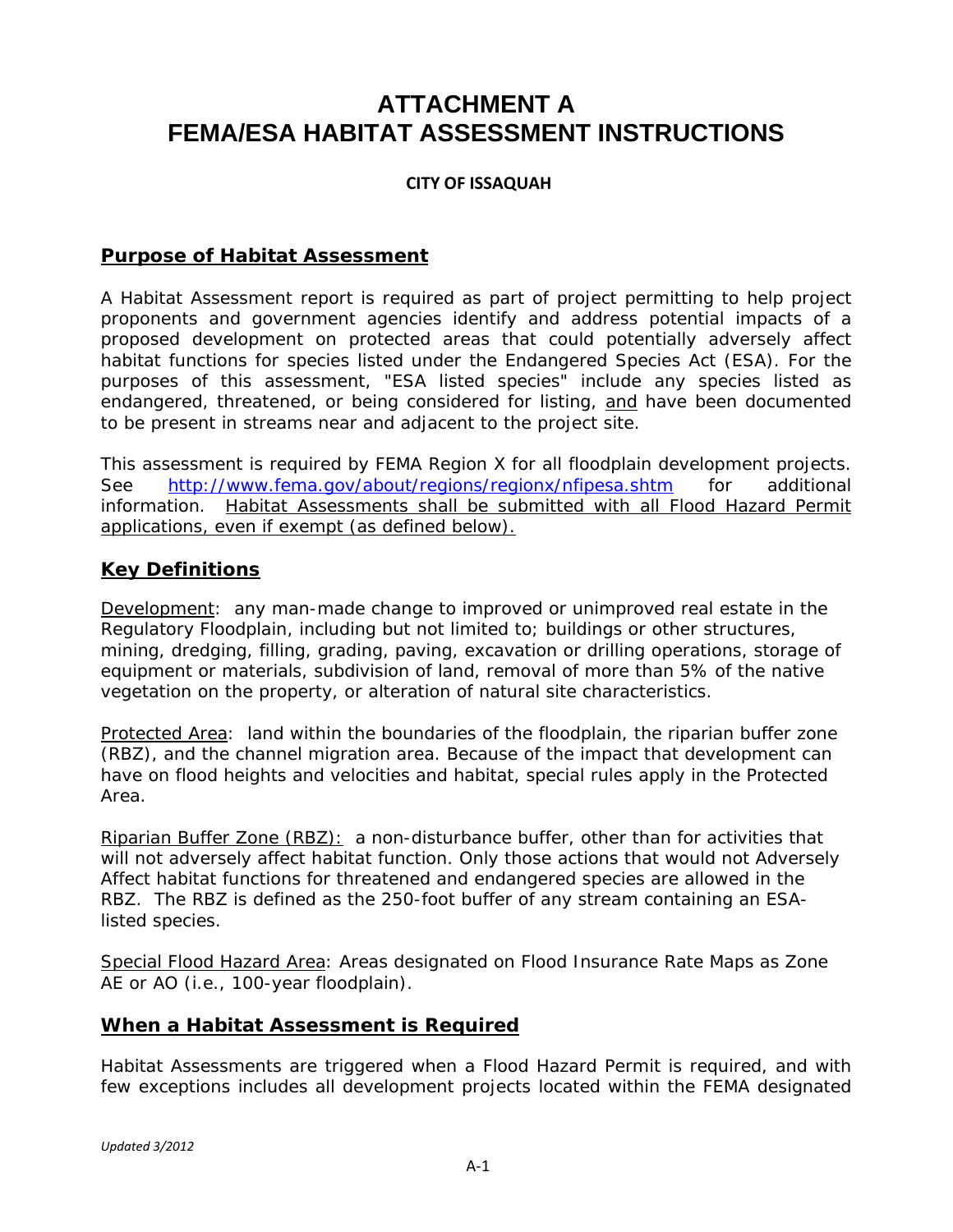100-year floodplain. If the proposed development extends beyond the 100-year floodplain boundary, review is expanded to include project activities within the RBZ.

# **Exemptions from Habitat Assessments**

There are only two circumstances where a habitat assessment would not be required:

- 1) Projects that are listed as "Non-Development Activities" or "Activities Allowed" are exempt from conducting a habitat assessment (see below); and
- 2) Projects that have undergone Section 7 consultation under the ESA in order to obtain a federal permit or funding. If a permit application has prepared a Biological Evaluation or a Biological Assessment and has received concurrence from USFWS or NMFS, the project is deemed to comply with ESA.

# **Allowed Activities that Do Not Require a Habitat Assessment**

## Non-Development Activities

Activities allowed in the Regulatory Floodplain without the need for a floodplain development permit are:

- A. Routine maintenance of landscaping that does not involve grading, excavation, or filling;
- B. Removal of noxious weeds and hazard trees and replacement of non-native vegetation with native vegetation;
- C. Normal maintenance of structures, such as re-roofing and replacing siding, provided such work does not qualify as a substantial improvement;
- D. Normal maintenance of above ground public utilities and facilities, such as replacing downed power lines;
- E. Normal street and road maintenance, including filling potholes, repaving, and installing signs and traffic signals, but not including expansion of paved areas.
- F. Normal maintenance of a levee or other flood control facility prescribed in the operations and maintenance plan for the levee or flood control facility; and
- G. Plowing and other normal farm practices (other than structures or filling) on farms in existence as of the effective date of this ordinance

## **Activities Allowed With a Floodplain Permit**

The following activities are allowed in the Regulatory Floodplain without a habitat impact assessment.

- A. Repairs or remodeling of an existing structure, provided that the repairs or remodeling are not a substantial improvement
- B. Expansion of an existing structure that is no greater than ten percent beyond its existing footprint, provided that the repairs or remodeling are not a substantial improvement or a repair of substantial damage. This measurement is counted cumulatively from the effective date of this ordinance. If the structure is in the floodway, there shall be no change in the dimensions perpendicular to flow.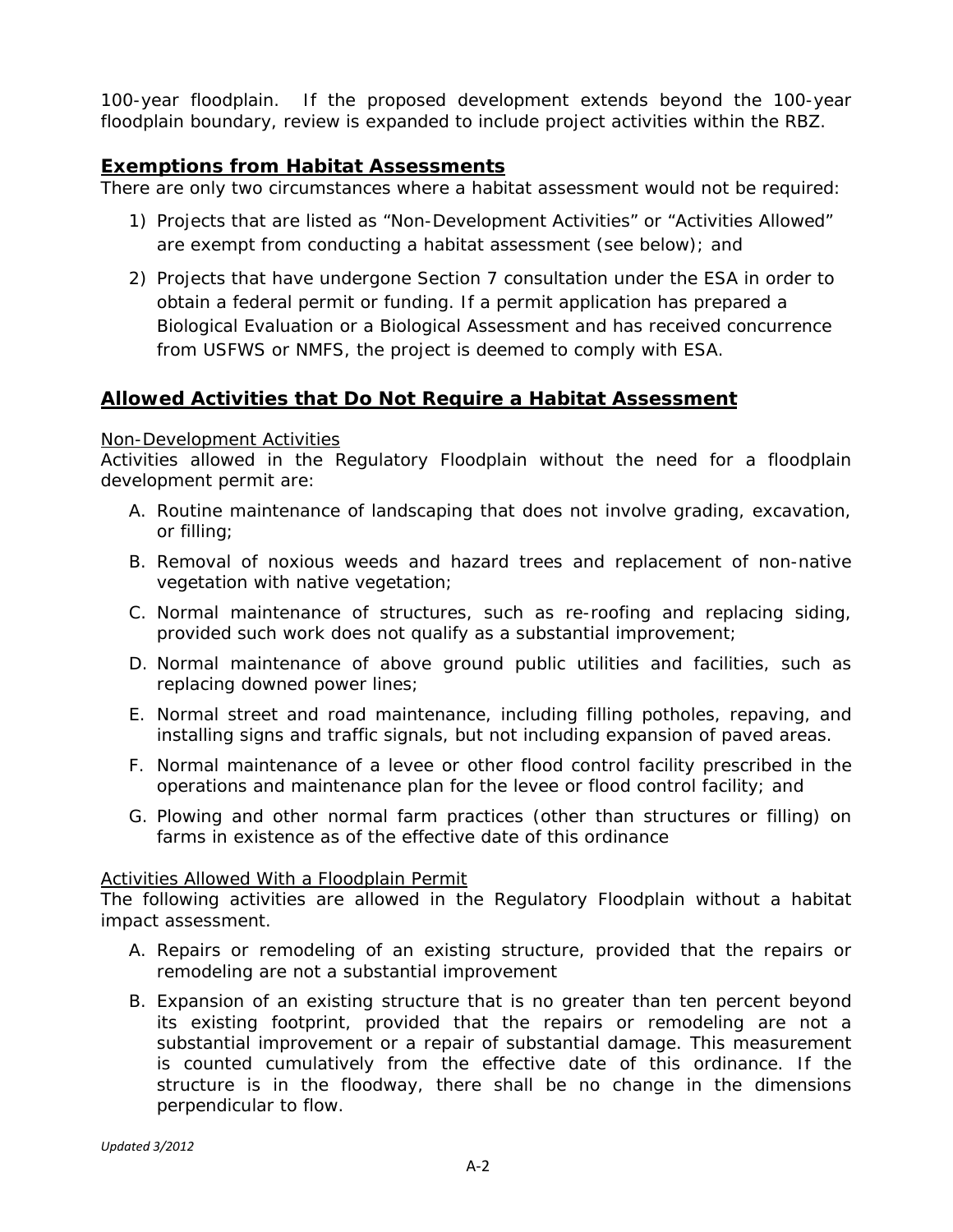- C. Activities with the sole purpose of creating, restoring or enhancing natural functions associated with floodplains, streams, lakes, estuaries, marine areas, habitat, and riparian areas that meet Federal and State standards, provided the activities do not include structures, grading, fill, or impervious surfaces.
- D. Development of open space and recreational facilities, such as parks, trails, and hunting grounds, that do not include structures, grading, fill, impervious surfaces or removal of more than 5% of the native vegetation on that portion of the property in the Regulatory Floodplain.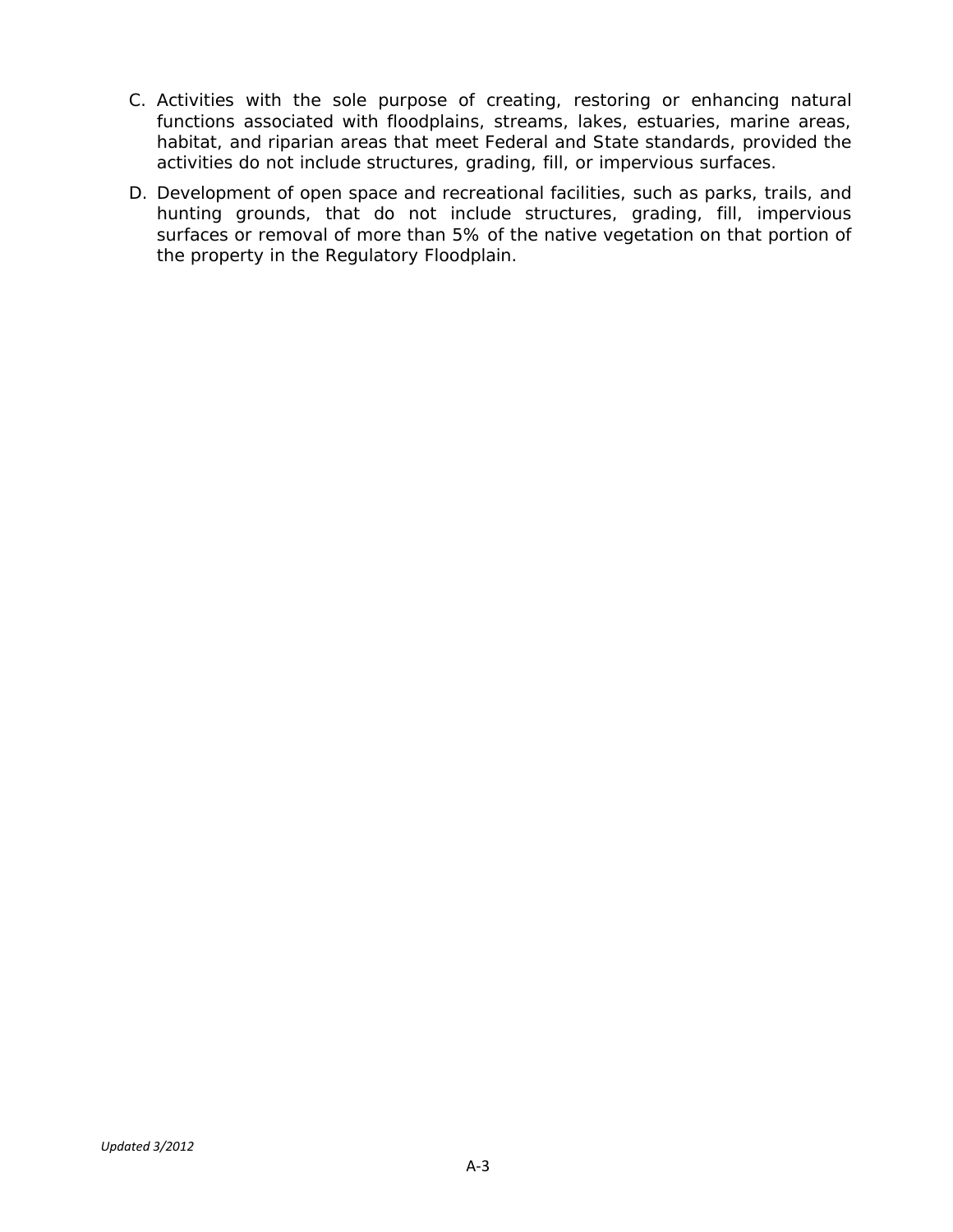# **ATTACHMENT B AREAS OF SPECIAL FLOOD HAZARD ISSAQUAH MUNICIPAL CODE CHAPTER 16.36**

(Ordinance 2420, adopted March 21, 2005)

| Sections: |                                                    |
|-----------|----------------------------------------------------|
| 16.36.010 | Findings.                                          |
| 16.36.020 | Scope.                                             |
| 16.36.030 | Definitions.                                       |
| 16.36.040 | Areas of special flood hazard designated.          |
| 16.36.060 | Interpretation.                                    |
| 16.36.070 | Abrogation and greater restrictions.               |
| 16.36.080 | Warning and disclaimer of liability.               |
| 16.36.090 | Permits – Required.                                |
| 16.36.100 | Permit – Application.                              |
| 16.36.110 | Permit - Fees.                                     |
| 16.36.120 | General standards.                                 |
| 16.36.130 | Specific standards.                                |
| 16.36.140 | Floodways.                                         |
| 16.36.145 | Shallow Flooding Areas (AO Zones)                  |
| 16.36.150 | Hazardous materials.                               |
| 16.36.160 | Appeals.                                           |
| 16.36.170 | Variances.                                         |
| 16.36.180 | Enforcement authority.                             |
| 16.36.190 | Designated Official – Right of entry.              |
| 16.36.200 | Inspections.                                       |
| 16.36.210 | Designated Official – Duties and responsibilities. |

#### **16.36.010 Findings.**

The City Council finds that:

A. Certain areas within the corporate limits of the City, identified herein, are subject to periodic inundation which endangers life, property, health and safety, causes disruption of commerce and governmental services, and creates extraordinary public expenditures for flood protection and relief.

B. These flood losses are caused by the natural flow and ponding of floodwaters and the cumulative effect of obstructions in areas of special flood hazards, which increase flood depths and velocities. Buildings that are inadequately floodproofed, elevated or protected from flood damage or that otherwise encroach on the natural storage capacity of the floodplain increase the extent of flooding and the amount of flood damage.

C. These regulations are promulgated in order to promote the public health, safety and general welfare, and to minimize public and private losses due to flood conditions in specific areas by provisions designed:

1. To protect life and property by preventing the unwise use of floodprone lands;

2. To minimize expenditure of public money and costly flood control projects;

3. To minimize the need for rescue and relief efforts associated with flooding and generally undertaken at the expense of the general public;

4. To minimize prolonged business interruptions;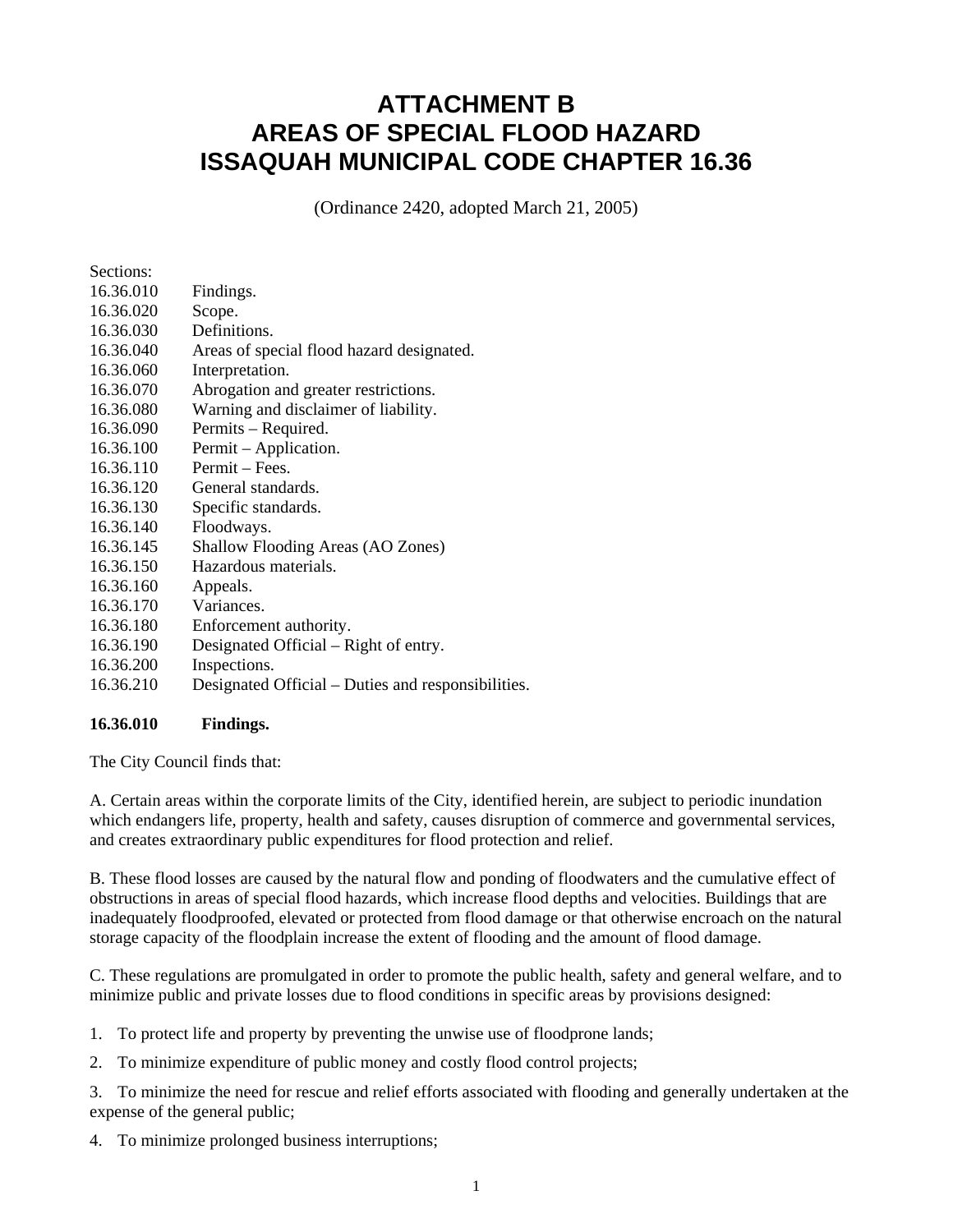5. To minimize damage to public facilities and utilities such as water and gas mains, electric, telephone and sewer lines, streets and bridges located in areas of special flood hazard;

6. To help maintain a stable tax base by providing for the sound use and development of areas of special flood hazard so as to minimize future flood blight areas;

7. To ensure that potential buyers, appraisers, assessors, and others are notified that property is in an area of special flood hazard;

8. To ensure that those who occupy the areas of special flood hazard assume responsibility for their actions; and

9. To ensure that existing and new homes, businesses and public buildings will qualify for participation in the National Flood Insurance Program.

D. The purposes of this regulation will best be fulfilled by regulations and provisions for:

1. Restricting or prohibiting uses which are dangerous to health, safety and property due to water or erosion hazards, or which result in damaging increases in erosion or in flood heights or velocities;

2. Requiring that uses vulnerable to floods, including facilities which serve such uses, be protected against flood damage at the time of initial construction;

3. Controlling the alteration of natural floodplains, stream channels, and natural protective barriers, which help accommodate or channel floodwaters;

4. Controlling filling, grading, dredging and other development which may increase flood damage; and

5. Preventing or regulating the construction of flood barriers which will unnaturally divert floodwaters or which may increase flood hazards in other areas. (Ord. 2030 § 6, 1994; Ord. 1465 § 1, 1981).

# **16.36.020 Scope.**

A. The provisions of this chapter shall apply to any lands and buildings thereon, whether existing or proposed, located within the areas of special flood hazard. These regulations shall apply to the construction, reconstruction, relocation, addition, or substantial improvement of such buildings, in conjunction with a building permit authorized under IMC 16.04, Construction Codes, which may include additional requirements for flood resistant construction under the International Building Code, the International Residential Code, and other applicable requirements, and to land altering activities involving placement or move of fill or other material that impede the movement and/or storage of floodwater. (Ord. 2030 § 6, 1994; Ord. 1827 § 1, 1989; Ord. 1465 § 2, 1981).

B. Exemptions. The following land altering activities within areas of special flood hazard are not considered to alter the movement and/or storage of floodwater and therefore are exempt from the provisions of this chapter:

1. Clearing of non-native vegetation and planting of City approved native vegetation at streamside restoration projects.

2. Temporary placement of sand bags for flood protection purposes, provided they are placed within 5 feet of structures being protected and not along property boundaries or stream banks. Temporary shall mean that sand bags are in place no longer than 6 months within any year. Discarded sand bags must be completely removed from Areas of Special Flood Hazard.

3. Replacement of rip rap protection at bridge footings, piers and abutments, removal of accumulated sediment from bridges and sedimentation facilities, removal of accumulated sediment from detention ponds and drainage ditches, and other maintenance actions intended to restore the original design dimensions and condition of a constructed facility.

4. Installation and maintenance of underground utilities, and maintenance of streets and other utilities, provided there is no net loss of flood storage capacity.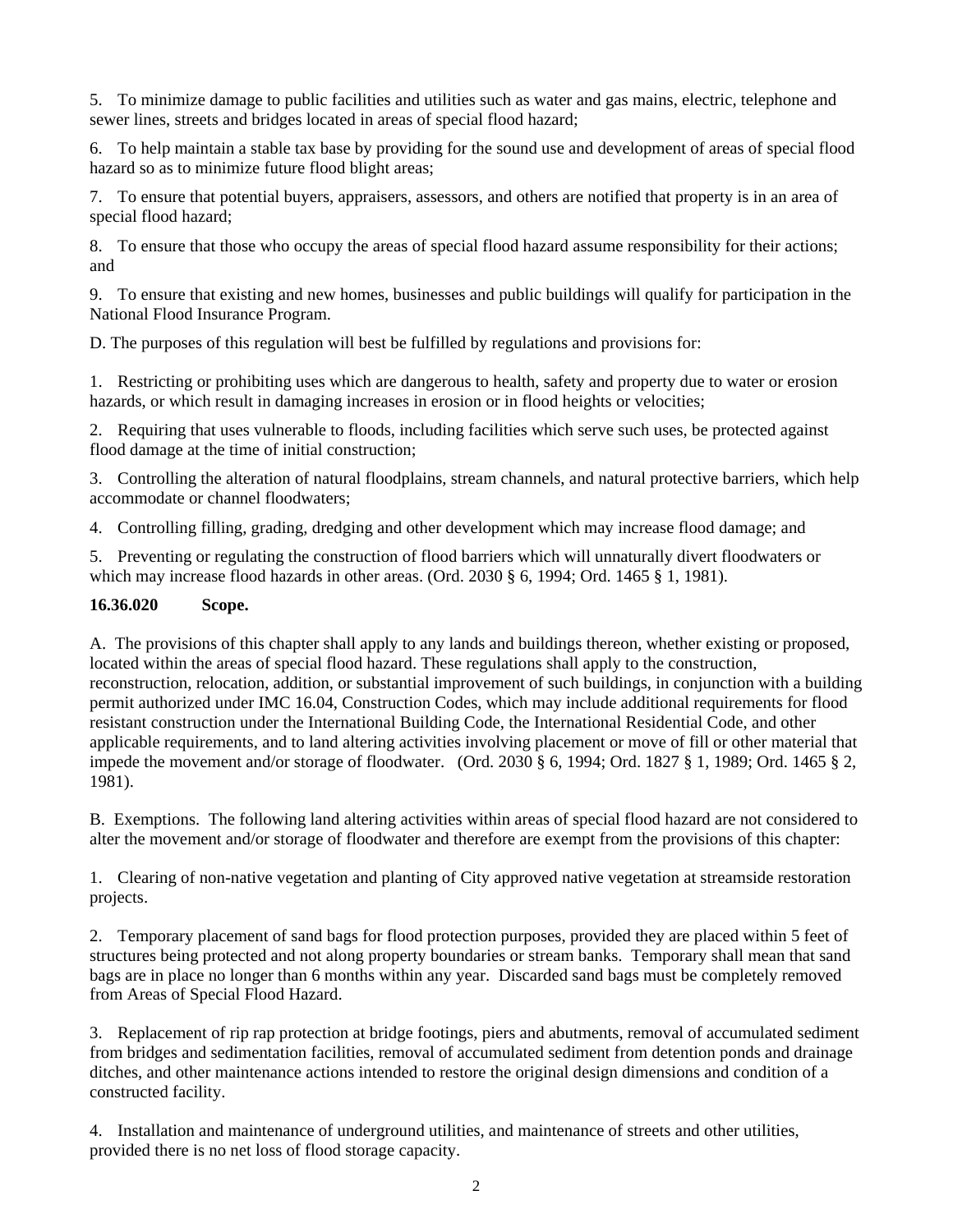5. Naturally fallen trees and flood- or storm-deposited sediment and debris in or across the floodplain or floodway areas shall not be considered obstructions or fill for the purposes of this chapter.

# **16.36.030 Definitions.**

Unless specifically defined in this section, words or phrases used in this chapter shall be interpreted so as to give them the meaning they have in common usage and to give this chapter its most reasonable application.

1. "Appeal" means a request for a review of the Designated Official's interpretation of any provision of this chapter or a request for a variance.

2. "Area of shallow flooding" means a designated AO or AH zone on the Flood Insurance Rate Map (FIRM). The base flood depths range from 1 to 3 feet, a clearly defined channel does not exist, the path of flooding is unpredictable and indeterminate, and velocity flow may be evident. (AO zones are characterized by sheet flow, and AH zones are indicative of ponding).

3. "Area of special flood hazard" means the land in the floodplain within the City subject to a 1 percent or greater chance of flooding in any given year. Designation on maps always includes the letters A or V.

4. "Base flood" means the flood having a 1 percent chance of being equaled or exceeded in any given year. Designation on maps always includes the letters A or V.

5. "Basement" means any area of the building having its floor subgrade (below ground level) on all sides.

6. "Critical facility" means a facility for which even a slight chance of flooding might be too great. Critical facilities include, but are not limited to, schools, nursing homes, hospitals, police, fire, and emergency response installations, installations which produce, use, or store hazardous materials or hazardous waste in manor that could result in a significant release during flooding conditions, and any structure classified as a group "E", "H" or "I" occupancy as defined by the International Building Code.

7. "Designated Official" means the City of Issaquah Director of Public Works or any duly authorized representative of such director. For the purposes of reviewing development proposals for building code compliance and elevation certificates, the Director authorizes the Building Official to administer the relevant portions of this Chapter.

8. "Development" means any manmade change to improved or unimproved real estate, including but not limited to buildings or other structures, mining, dredging, filling, grading, paving, installation of landscape berms and planters, storage of equipment or materials, excavation or drilling operations located within the area of special flood hazard.

9. "Flood Insurance Rate Map (FIRM)" means the official map on which the Federal Insurance Administration has delineated both the areas of special flood hazards and the risk premium zones applicable to the community.

10. "Flood Insurance Study" means the official report provided by the Federal Emergency Management Agency that includes flood profiles, the Flood Boundary-Floodway Map, and the water surface elevation of the base flood.

11. "Flood or flooding" means a general and temporary condition of partial or complete inundation of normally dry land areas from:

a. The overflow of inland waters; and/or

b. The unusual and rapid accumulation of runoff of surface waters from any source.

12. "Floodplain management regulations" means the zoning ordinances, subdivision regulations, building codes, health regulations, special purpose ordinances (such as a floodplain ordinance, grading ordinance and erosion control ordinance) and other applications of police power. The term describes such state or local regulations, in any combination thereof, which provide standards for the purpose of flood damage prevention and reduction.

13. "Floodplain or flood-prone area" means a land area adjoining a river, stream, watercourse, or lake which is likely to be flooded.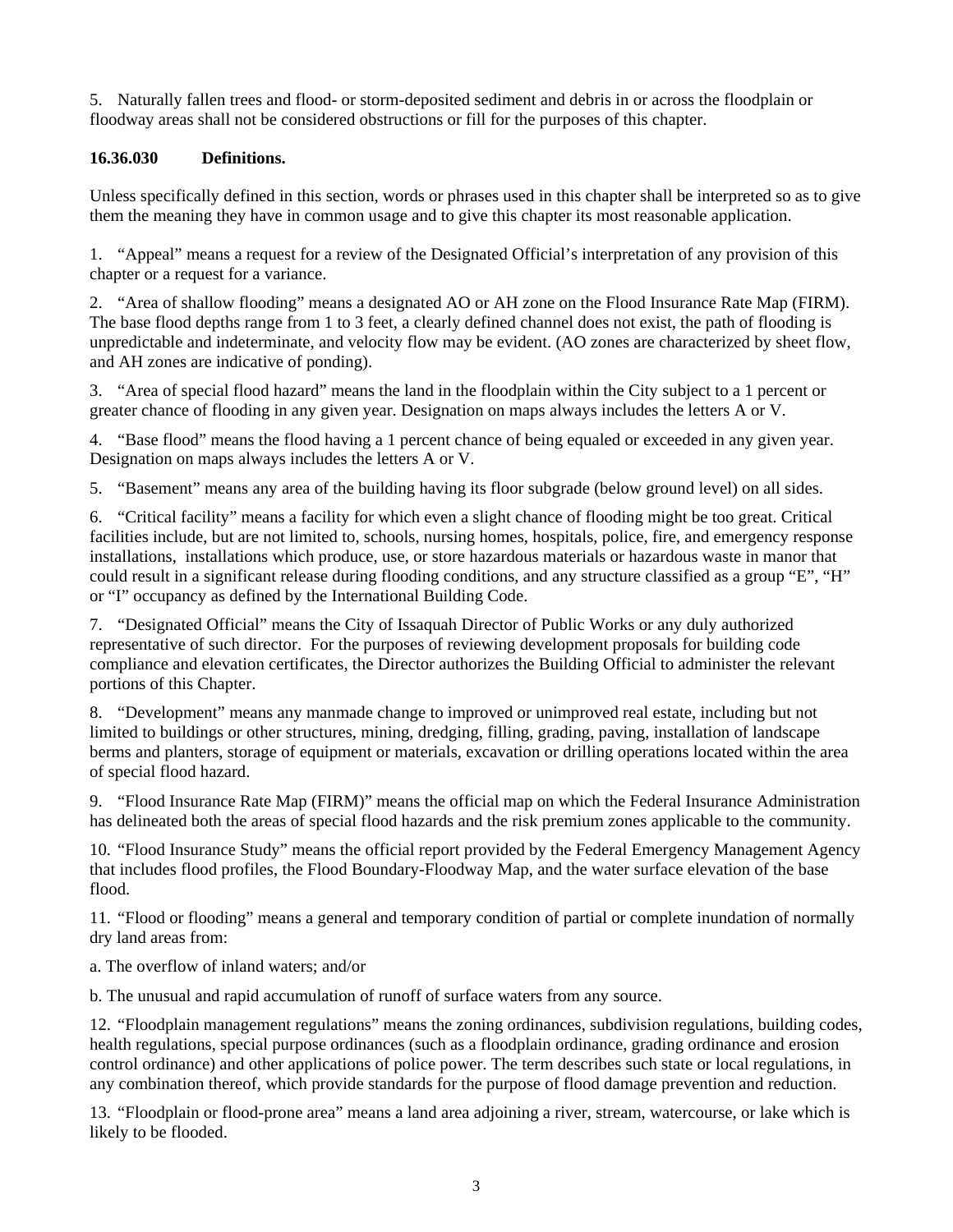14. "Floodproofing" means any combination of structural and nonstructural additions, changes, or adjustments to structures which reduce or eliminate flood damage to real estate or improved real property, water and sanitary facilities, structures and their contents.

15. "Flood wall" means any material, so constructed, piled, bermed or otherwise placed in an area of special flood hazard that diverts or displaces flood water for the purpose of protecting structures and/or property.

16. "Floodway" means the channel of a river or other watercourse and the adjacent land areas that must be reserved in order to discharge the base flood without cumulatively increasing the water surface elevation more than 1 foot at any point.

17. "Fully enclosed area" means (a) an area where the net free openings in an exterior wall comprise less than 30 percent of the exposed wall under consideration. The exposed wall is the area within the boundaries described by the grade line, the vertical edges of the wall, and a horizontal line set at an elevation of 1 foot above the base flood elevation; or (b) any time the bottom edge of an opening, considered to be a portion of the net free opening area as described above, is located more than 1 foot above the grade line.

18. "Improvement" means any repair, reconstruction, or improvement of an existing structure.

19. "Lowest floor" means the lowest floor of the lowest enclosed area (including basement). An unfinished or flood resistant enclosure, usable solely for parking of vehicles, building access, or storage, in an area other than a basement area, is not considered a building's lowest floor, provided that such enclosure is not built so as to render the structure in violation of the applicable nonelevation design requirements of IMC 16.36.130.

20. "Manufactured home" means a structure, transportable in one or more sections, which is built on a permanent chassis and is designed for use with or without a permanent foundation when connected to the required utilities. For floodplain management purposes the term "manufactured home" also includes park trailers, travel trailers, and other similar vehicles placed on a site for greater than 180 consecutive days. For insurance purposes the term "manufactured home" does not include park trailers, travel trailers and other similar vehicles.

21. "Manufactured home park or subdivision" means a parcel (or contiguous parcels) of land divided into 2 or more manufactured home lots for rent or sale.

22. "Map" means the Flood Hazard Boundary Map (FHBM) or the Flood Insurance Rate Map (FIRM) for a community issued by the Federal Emergency Management Agency.

23. "Mean sea level" means the average height of the sea for all stages of the tide.

24. "New construction" means new, complete residential or non-residential structures for which the start of construction is commenced on or after the effective date of the ordinance codified in this chapter. For the purposes of this Chapter building additions are termed improvements (see "substantial improvements").

25. "100-year flood." See "base flood".

26. "Person" includes any individual or group of individuals, corporation, partnership, association, or any other entity, including state and local governments and agencies.

27. "Post-FIRM building" is a structure built after May 1, 1980 when the Flood Insurance Rate Maps (FIRMs) first became effective in the City of Issaquah and associated construction standards were adopted under Ord. 1422 (replaced in 1981 by Ord. 1465).

28. "Recreational vehicle" means a vehicle which is:

a. Built on a single chassis;

b. 400 square feet or less when measured at the largest horizontal projection;

c. Designed to be self-propelled or permanently towable by a light duty truck; and

d. Designed primarily not for use as a permanent dwelling but as temporary living quarters for recreational, camping, travel, or seasonal use.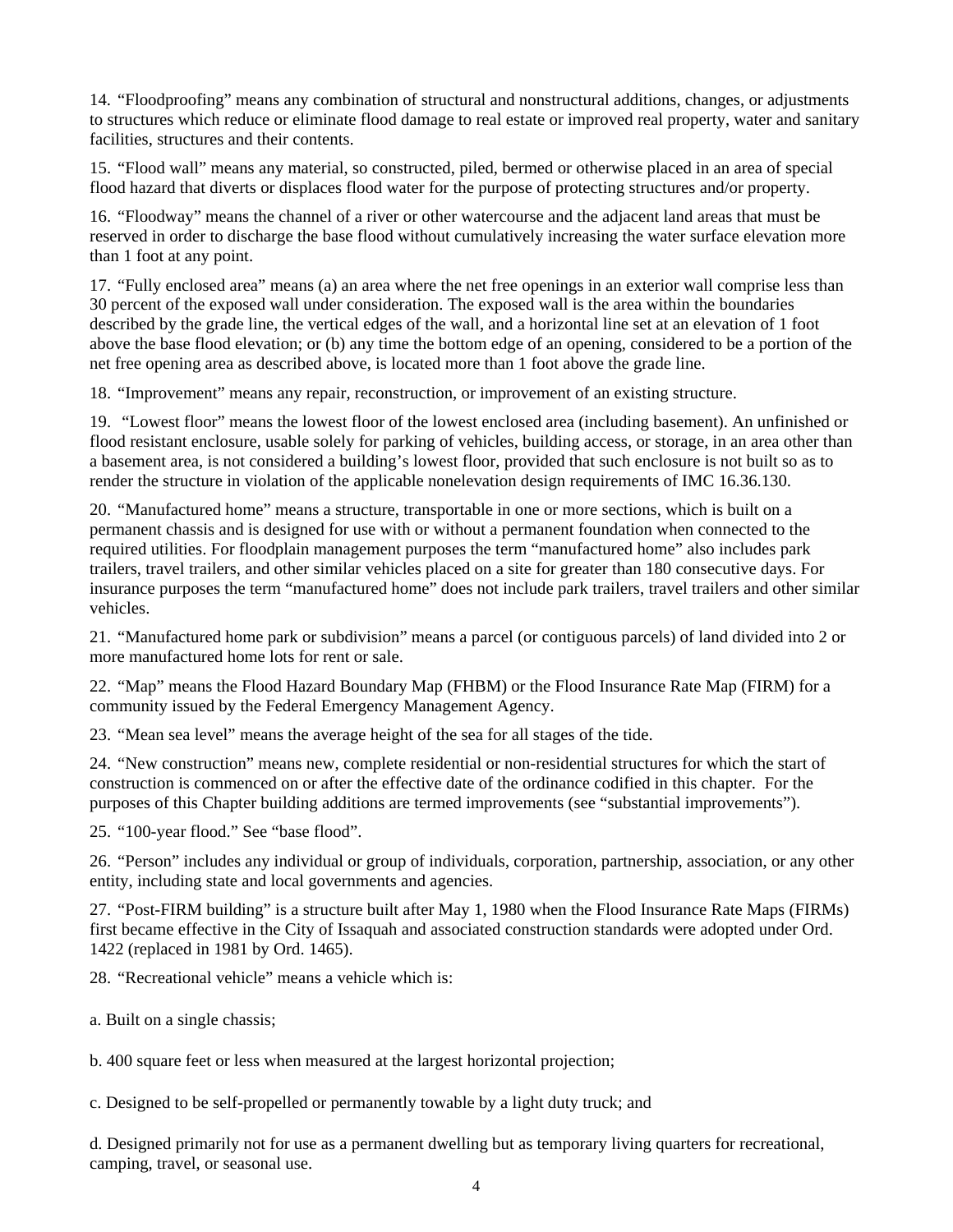29. "Start of construction" includes substantial improvement, and means the date the building permit was issued, provided the actual start of construction, repair, reconstruction, placement or other improvement was within 180 days of the building permit date. The actual start means either the first placement of permanent construction of a structure on a site, such as the pouring of slab or footings, the installation of piles, the construction of columns, or any work beyond the stage of excavation; or the placement of a manufactured home on a foundation. Permanent construction does not include land preparation, such as clearing, grading and filling, nor does it include the installation of streets and/or walkways; nor does it include excavation for a basement, footings, piers, or foundation or the erection of temporary forms; nor does it include the installation on the property of accessory buildings, such as garages or sheds not occupied as dwelling units or not part of the main structure.

30. "Structure" means a walled and roofed building including a gas or liquid storage tank that is principally above ground.

31. "Substantial improvement" means any repair, reconstruction, or improvement of an existing structure, the cumulative cost of which since the year 1980 equals or exceeds 50 percent of the current fair market value of the structure either:

a. Before the proposed improvement or repair (construction) is started; or

b. If the structure has been damaged and is being restored, before the damage occurred. For the purposes of this definition, substantial improvement is considered to occur when the first alteration of any wall, ceiling, floor, or other structural part of the structure commences, whether or not that alteration affects the external dimensions of the structure.

The term does not, however, include either:

a. Any project for improvement of a structure to correct existing violations with existing state or local health, sanitary, or safety code specifications which are solely necessary to assure safe living conditions; or

b. Any alteration of a structure listed on the National Register of Historic Places or a State Inventory of Historic Places.

32. "Variance" means a grant of relief from the requirements of this chapter which permits construction in a manner that would otherwise be prohibited by this chapter.

33. "Water dependent" means a structure for commerce or industry which cannot exist in any other location and is dependent on the water by reason of the intrinsic nature of its operations.

34. "Water surface elevation" means the projected heights in relation to mean sea level reached by floods of various magnitudes and frequencies in the floodplains of shoreline or riverine areas. (Ord. 2065 § 1, 1995; Ord. 2030 § 6, 1994; Ord. 1827 § 2, 1989; Ord. 1465 § 3, 1981).

## **16.36.040 Areas of special flood hazard designated**

The areas of special flood hazard include, but are not limited to, those areas identified by the Federal Emergency Management Agency (FEMA) in the King County, Washington, Flood Insurance Study dated April 19, 2005 with accompanying Flood Insurance Rate Maps (FIRMs), and any revisions hereto, which are adopted by reference and declared to be part of this chapter. Other base flood areas may be determined in accordance with Chapter 18.36.210 B.The Flood Insurance Study and accompanying FIRMs are on file at the Issaquah Public Works Engineering Department. (Ord. 2182 § 1, 1998; Ord. 2065 § 2, 1995; Ord. 2030 § 6, 1994; Ord. 1827 § 3, 1989; Ord. 1465(A), 1981).

#### **16.36.060 Interpretation.**

A. The Designated Official is authorized and directed to interpret the provisions of this chapter.

B. In the interpretation and application of this chapter, all provisions shall be:

1. Considered as minimum requirements;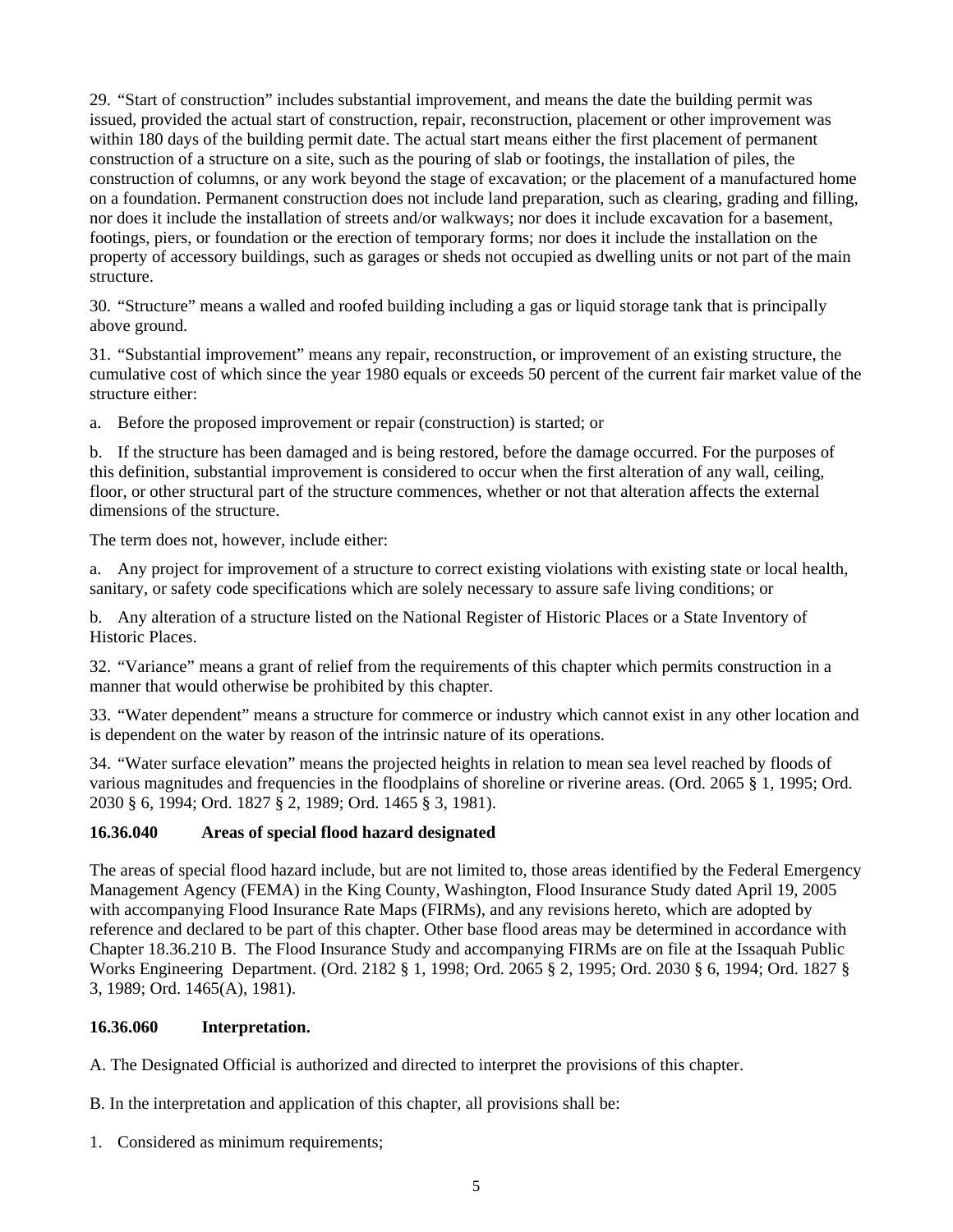2. Liberally construed in favor of the governing body; and

3. Deemed neither to limit nor repeal any other powers granted under state statutes. (Ord. 2030 § 6, 1994; Ord. 1465 § 5(D), 1981).

## **16.36.070 Abrogation and greater restrictions.**

This chapter is not intended to repeal, abrogate, or impair any existing easements, covenants, or deed restrictions. However, where this chapter and another ordinance, easement, covenant, or deed restriction conflict or overlap, whichever imposes the more stringent restrictions shall prevail. (Ord. 2030 § 6, 1994; Ord. 1465 § 5(C), 1981).

## **16.36.080 Warning and disclaimer of liability.**

A. The degree of flood protection required by this chapter is considered reasonable for regulatory purposes and is based on scientific and engineering consideration. Larger floods can and will occur on rare occasions. Flood heights may be increased by manmade or natural causes. This chapter does not imply that land outside the areas of special flood hazard or uses permitted within such areas will be free from flooding or flood damages. This chapter shall not create liability on the part of the City, any officer or employee thereof, or the Federal Insurance Administration, for any flood damages that result from reliance on this chapter or any administrative decision lawfully made thereunder.

B. In addition to the terms, conditions and requirements of this chapter, the City's Building Code and other City ordinances, any person making application for improvements to lands or structures or construction of new structures on lands included in the areas of special flood hazard shall, as a condition for approval of the permit, provide the City with an executed "Covenant Not to Sue," as required by Chapter 16.24 IMC. (Ord. 2030 § 6, 1994; Ord. 1827 § 4, 1989; Ord. 1465 § 5(E), 1981).

## **16.36.090 Permits – Required.**

A. No land within the areas of special flood hazard shall hereafter be subdivided or short subdivided, improved, filled, graded or cleared; nor shall any structure or development, including manufactured homes, be constructed, reconstructed, improved, relocated, or erected on such lands unless the person(s) responsible for such improvements shall first obtain a Flood Hazard Permit for such action in accord with the provisions of this chapter. When the development results in the displacement of flood water, the Flood Hazard Permit shall include a certification by a licensed civil engineer registered in the state of Washington that compensatory storage is provided and the hydraulic capability of the floodplain is preserved on-site to convey floodwaters through the property without affecting adjacent properties, in accordance with Chapters 16.36.130 and 16.36.140. (Ord. 2030 § 6, 1994; Ord. 1827 § 5, 1989; Ord. 1465 § 6(A), 1981).

B. To certify that actual building elevations meet the requirements of this Chapter, an Elevation Certificate prepared by or under the direct supervision of a Professional Land Surveyor licensed in the State of Washington is required for new and substantially improved structures in special flood hazard areas and shall be submitted and approved by the city prior to a final inspection or issuance of a certificate of occupancy.

C. To certify that floodproofing meets National Flood Insurance Program requirements, a Floodproofing Certificate prepared by a Washington State licensed Engineer or Architect is required for non-residential buildings floodproofed up to or above the Base Flood Elevation.

D. Compliance with the requirements of this Chapter is intended to meet the minimum requirements of the Federal Emergency Management Agency, which allows City participation in the National Flood Insurance Program and makes federally subsidized flood insurance available to owners and occupants of structures located in the City. Meeting the minimum standards does not necessarily mean that a structure will receive the lowest insurance premium, as determined by insurance rating factors, that is potentially available for a new or improved structure constructed at a particular location. It is applicant's responsible to identify those higher building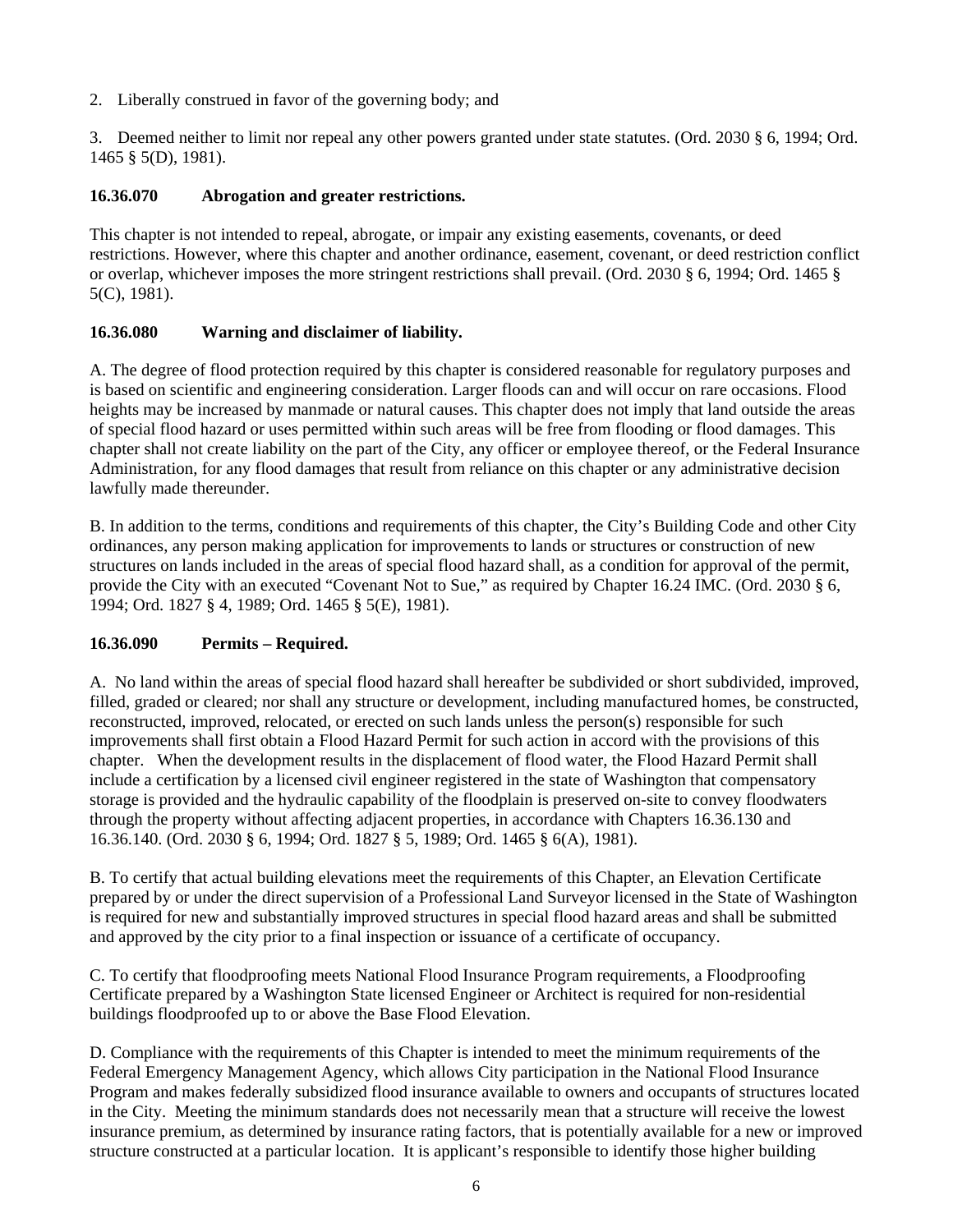standards that could potentially improve a structure's insurance rating and lower the resulting flood insurance premium.

E. Exemptions: This section shall not apply to small accessory buildings under 200 square feet that are exempt from a building permit, provided that no displacement of floodwaters occurs.

# **16.36.100 Permit – Application.**

A. To obtain a permit required in this chapter, the applicant shall fill out an application form, provided by the Designated Official, shall include at a minimum the following:

- 1. The name and address of the applicant;
- 2. The name and address of the legal owner;
- 3. The nature of the proposed action;
- 4. Description of proposed new structure or improvements to an existing structure;

5. Description of proposed fill and other non-structure site improvements, with accompanying site plan, showing details of proposed mitigation that will be required to meet the floodplain standards contained in this Chapter.

B. The following documents shall be provided by the applicant at the time the permit application is filed with the City:

1. A topographic survey of the property, prepared by a licensed surveyor, with sufficient scale and contour interval to adequately assess variations in the ground surface, and based on the mean sea level datum;

2. A design of site drainage in compliance with Chapter 13.28 IMC, Stormwater Management Policy;

3. A description of the extent to which any watercourse will be altered or relocated as a result of the proposed improvements or development. (Ord. 2030 § 6, 1994; Ord. 1465 § 6(B, C), 1981).

## **16.36.110 Permit – Fees.**

A fee shall accompany the permit application in accordance with Chapter 3.65.040 (I) IMC, Public Works Department Fees.

## **16.36.120 General standards**.

In all areas of special flood hazards, the following standards are required:

A. Anchoring.

1. All new construction and substantial improvements shall be anchored to prevent flotation, collapse, or lateral movement of the structure.

2. All manufactured homes must likewise be anchored to prevent flotation, collapse or lateral movement, and shall be installed using methods and practices that minimize flood damage. Anchoring methods may include, but are not limited to, use of over-the-top or frame ties to ground anchors (Reference FEMA's "Manufactured Home Installation in Flood Hazard Areas" guidebook for additional techniques).

B. Construction Materials and Methods.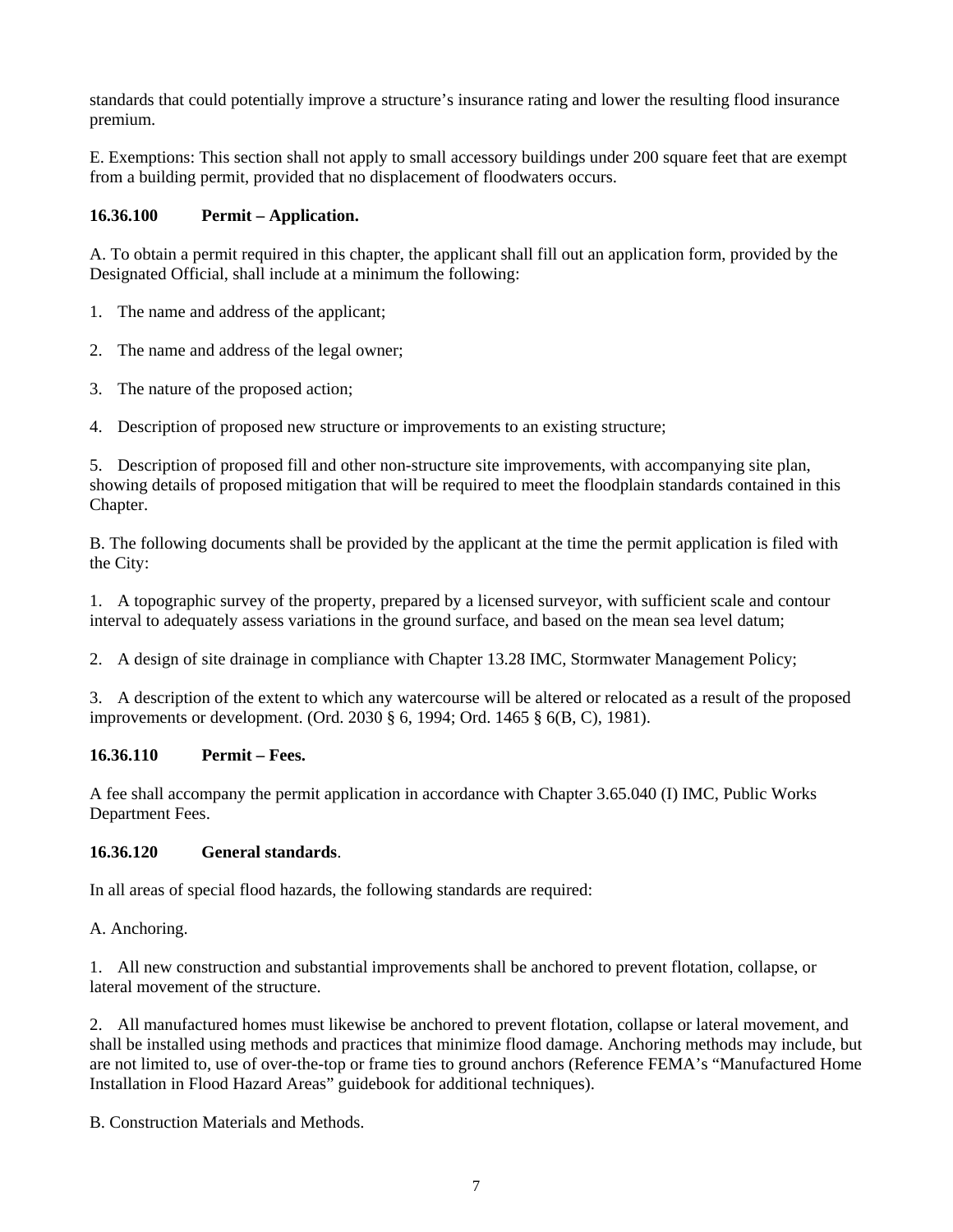1. All new construction and substantial improvements shall be constructed with materials and utility equipment resistant to flood damage.

2. All new construction and substantial improvements shall be constructed using methods and practices that minimize flood damage.

3. Electrical, heating, ventilation, plumbing, and air-conditioning equipment and other service facilities shall be designed and/or otherwise elevated or located so as to prevent water from entering or accumulating within the components during conditions of flooding.

C. Crawlspaces. Crawlspaces are allowed in residential and non-residential construction only where the difference in elevation between the crawlspace interior grade and lowest adjacent exterior grade is 2 feet or less, the total height of the crawlspace as measured from the interior grade of the crawlspace to the bottom of the floor joists is 4 feet or less, and adequate drainage is provided to remove floodwaters within a reasonable amount of time after a flood event. Interpretation and application of these requirements shall be consistent with official FEMA technical bulletin guidance on crawlspace construction. Other types of foundations, such as open pile or column foundations, that allow free-flow of flood waters may be required in high velocity areas (i.e., velocities exceeding 5 feet per second). Below grade crawlspaces constructed in accordance with these requirements will not be considered basements. Crawlspaces that are excavated below grade will result in higher flood insurance premiums.

## D. Utilities.

1. All new and replacement water supply systems shall be designed to minimize or eliminate infiltration of floodwaters into the system;

2. New and replacement sanitary sewage systems shall be designed to minimize or eliminate infiltration of floodwaters into the systems and discharge from the systems into floodwaters; and

3. On-site disposal systems shall be located to avoid impairment to them or contamination from them during flooding. On-site disposal systems require permits and approval by Seattle-King County Department of Public Health.

4. Utility transmission lines transporting hazardous substances shall be buried at a minimum depth of four (4) feet below the maximum depth of scour for the base flood as predicted by a Washington State licensed professional civil engineer and shall achieve sufficient negative buoyancy so that any potential for flotation or upward migration is eliminated.

#### E. Subdivision Proposals.

1. All subdivision proposals shall be consistent with the need to minimize flood damage.

2. All subdivision proposals shall have public utilities and facilities such as sewer, gas, electrical and water systems located and constructed to minimize flood damage.

3. All subdivision proposals shall have adequate drainage provided to reduce exposure to flood damage.

4. Main collector roads serving new subdivisions shall have a surface elevation high enough to be safely used for evacuation in the event of a 100-year flood. In addition, all roads serving new subdivisions shall be of sufficient width to allow parking of vehicles and access for emergency vehicles during periods of inundation.

5. Where base flood elevation data has not been provided or is not available from another authoritative source, it shall be generated by the applicant for subdivision proposals and other proposed developments which contain at least 2 lots or 2 acres, whichever is less.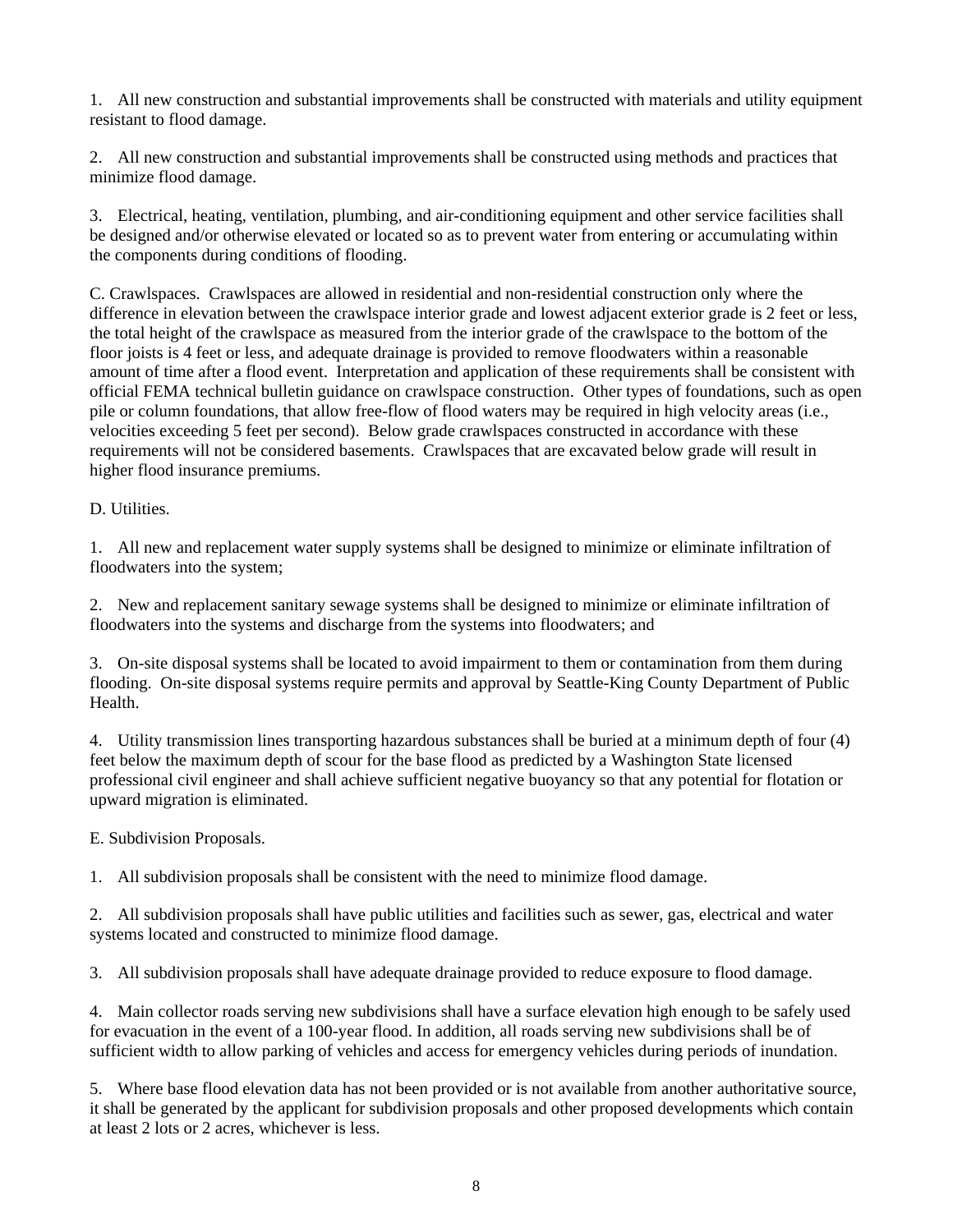F. Review of Building Permits. Where base flood elevation data is not available, either through the Flood Insurance Study or from another authoritative source (IMC 16.36.210 (B)), applications for building permits shall be reviewed to assure that proposed construction will be reasonably safe from flooding. The test of reasonableness is a local judgment and includes use of historical data, high water marks, photographs of past flooding, etc., where available. Failure to elevate the lowest floor at least 2 feet above the highest existing grade may result in higher insurance rates. (Ord. 2030 § 6, 1994; Ord. 1827 § 7, 1989; Ord. 1465 § 7(A), 1981).

G. Channel Migration and Bank stabilization. No structure shall be allowed which would be at risk due to stream bank destabilization including that associated with channel relocation or meandering.

H. Temporary Structures. Temporary structures that do not have footings, foundations, or other anchorage to prevent floatation, collapse or movement of the structure during floods shall be removed from the floodplain during the flood season from September 30th to May  $1<sup>st</sup>$ .

I. Flood walls. No flood walls are allowed except if constructed within 3 feet of a flood-prone structure that is not built to current flood standards. Flood walls shall be designed by a qualified engineer to withstand hydrostatic pressures and undermining of footings. Flood walls are also subject to the floodway encroachment standard in Chapter 16.36.140, and reduction in floodplain conveyance and storage due to flood wall construction shall require mitigation. A flood wall is not meant to include a building wall or foundation that is associated with an approved structure. Applicants constructing flood walls shall be notified that flood insurance premiums for residential structures will still be based on lowest floor elevations regardless of the effect of the flood wall.

J. Flood Hazard Notification. Base flood data and flood hazard notes shall be shown on the face of the recorded plat, including, but not limited to, the base flood elevation, required flood protection elevations, and the boundaries of the floodplain. The following note, or similar language, shall appear on the face of the recorded plat and on the individual titles for all affected lots:

#### "N O T I C E"

"Lots and structures located within flood hazard areas may be inaccessible by emergency vehicles and personnel during flood events. Residents and property owners should take appropriate advance precautions. Property damage and personal safety risks may occur."

#### **16.36.130 Specific standards (Zone AE).**

In all areas of special flood hazards designated with the letters AE where base flood elevation data has been provided as set forth in IMC 16.36.040 or 16.36.210(B), the following provisions are required:

A. Residential Construction. New construction, substantial improvement of any residential structure, and improvement of any post-FIRM residential structure shall have the lowest floor and all electrical, heating, ventilation, plumbing, air conditioning equipment, and other utility and service facilities elevated to at least 1 foot above the base flood elevation.

1. Fully enclosed areas below the lowest floor that are subject to flooding are prohibited, or shall be designed to automatically equalize hydrostatic flood forces on exterior walls by allowing for the entry and exit of floodwaters. Designs for meeting this requirement must be certified by a registered professional engineer and must meet or exceed the following minimum criteria:

a. A minimum of 2 openings having a total net free area of not less than 1 square inch for every square foot of enclosed area subject to flooding shall be provided;

b. The bottom of all openings shall be no higher than 1 foot above the adjacent exterior grade;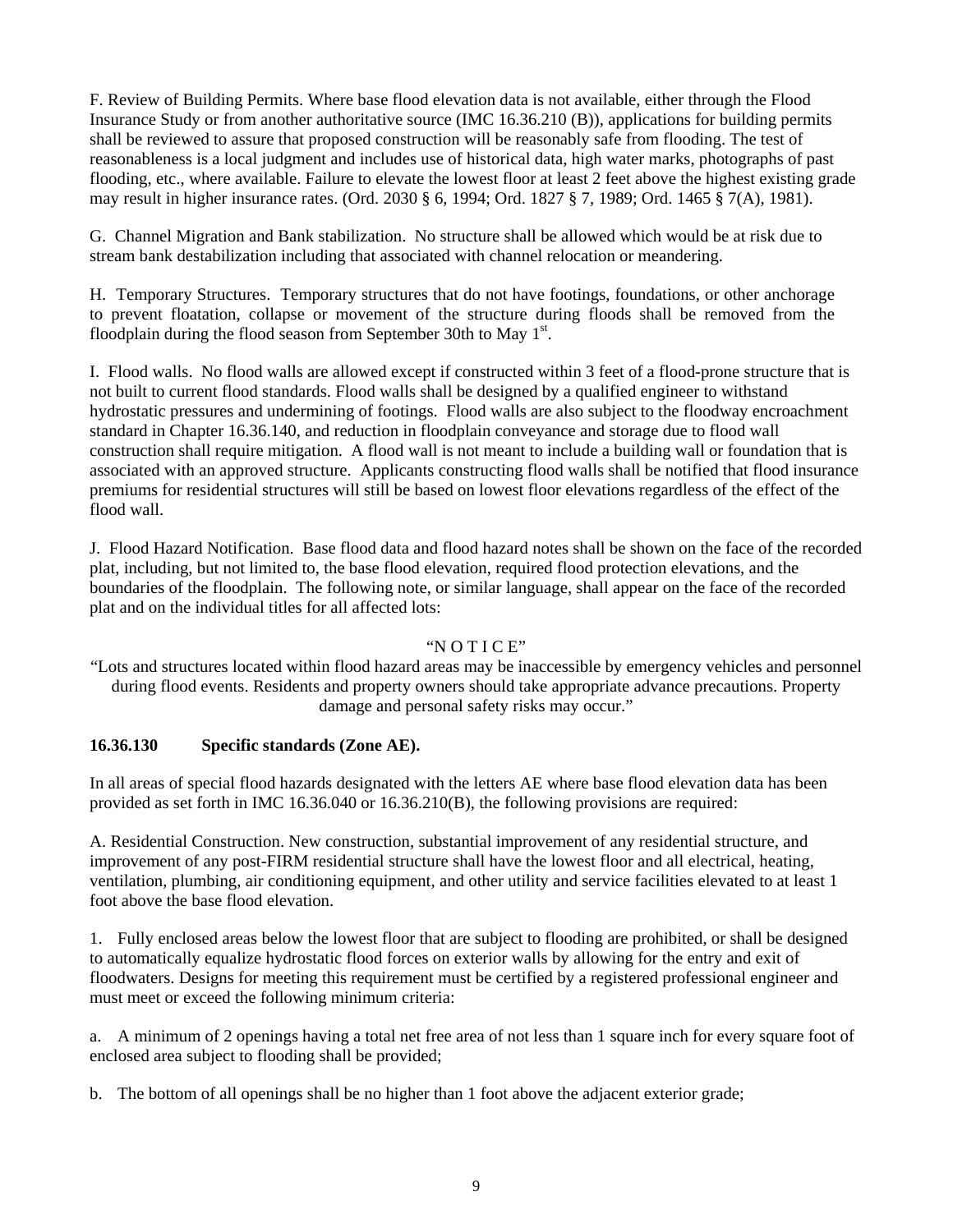c. Openings may be equipped with screens, louvers, or other coverings or devices provided that they permit the automatic entry and exit of floodwaters, and provided that the screens, louvers, or other devices meet the requirements of the International Building Code.

B. Nonresidential Construction. New construction, substantial improvement of any commercial, industrial or other nonresidential structure, and improvement of any post-FIRM commercial, industrial or other nonresidential structure shall either have the lowest floor, including basement, and all electrical, heating, ventilation, plumbing, air conditioning equipment, and other utility and service facilities elevated to at least 1 foot above the level of the base flood elevation; or, together with attendant utility and sanitary facilities, shall:

1. Be floodproofed so that up to a level of 1 foot above the base flood level the structure is watertight with walls substantially impermeable to the passage of water;

2. Have structural components capable of resisting hydrostatic and hydrodynamic loads and effects of buoyancy;

3. Be certified by a registered professional engineer that the design and methods of construction are in accordance with accepted standards of practice for meeting provisions of this subsection based on their development and/or review of the structural design, specifications and plans. Such certifications shall be provided to the official as set forth in IMC  $16.36.210(C)(2)$ ;

4. Nonresidential structures that are elevated, not floodproofed, must meet the same standards for space below the lowest floor as described in IMC 16.36.130(A);

5. Applicants floodproofing nonresidential buildings shall be notified that flood insurance premiums will be based on rates that are 1 foot below the floodproofed level (e.g. a building constructed to the base flood level will be rated as 1 foot below that level).

C. Compensatory Storage and No Reduction in Floodplain Conveyance Required. Development proposals shall not reduce the effective base flood storage volume of the floodplain, and also shall not reduce the hydraulic capability of the floodplain on-site to convey floodwaters through the property during the base flood event. The compensatory storage requirement means that the project shall not result in any additional net fill within the floodplain. No reduction in floodplain conveyance means that no rise in base flood elevations is allowed on adjacent properties. Providing this compensatory conveyance capacity can be done in conjunction with the compensatory storage. Compensatory storage can be provided either on-site or at a hydraulically connected offsite location, and can be obtained from a previous project that was constructed by the applicant or by another owner who provides written permission, provided that excess and unused compensatory storage is available from that project. A floodplain hydraulic study prepared by a licensed civil engineer registered in the state of Washington may be required to verify compliance with the compensatory storage and compensatory conveyance requirements. Certification by the engineer that appropriate hydraulic modeling methods were used to comply with these requirements shall accompany the Flood Hazard Permit. In lieu of an engineering study the applicant must be able to provide adequate information that demonstrates an understanding of flood plain conveyance and compliance with this section.

D. Manufactured Homes. All manufactured homes to be placed or substantially improved within Zones A1-30, AH, and AE on the community's FIRM shall be elevated on a permanent foundation such that the lowest floor of the manufactured home is 1 foot above the base flood elevation and shall be securely anchored to an anchored foundation system in accordance with the provisions of IMC 16.36.120 (A).

E. Recreational Vehicles. Recreational vehicles placed on sites are required to either:

1. Be on the site for fewer than 180 consecutive days,

2. Be fully licensed and ready for highway use, on its wheels or jacking system, is attached to the site only by quick disconnect type utilities and security devices, and has no permanently attached additions; or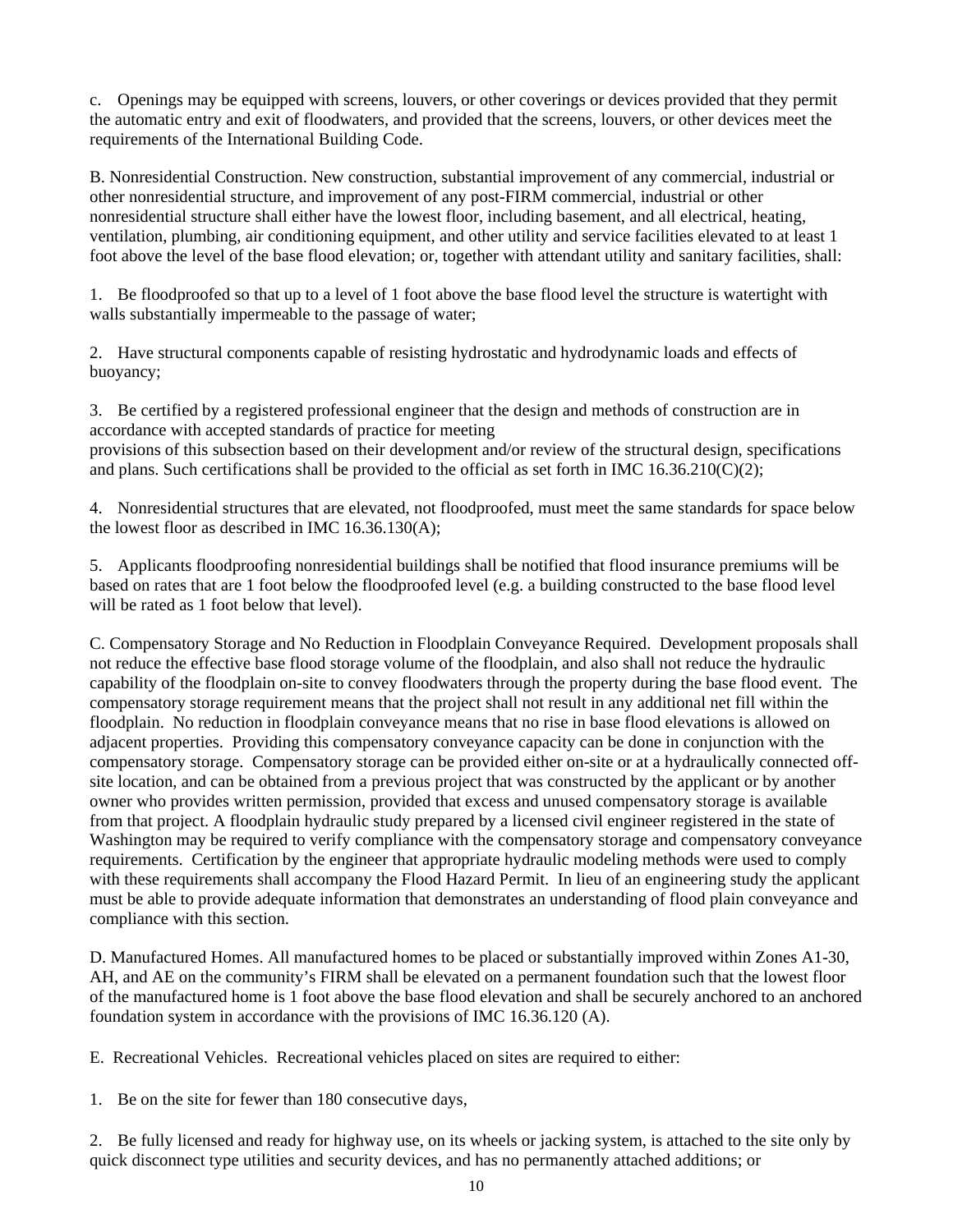3. Meet the requirements for manufactured homes.

F. Bank Improvements. Where proposed development or improvements include modifications or work within the portion of the stream channel under the jurisdiction of the Washington Department of Fisheries and Wildlife (WDFW), an application shall also be made for a State Hydraulics Permit Approval (HPA), the application for which is through WDFW using a Joint Aquatic Resource Permit Application (JARPA). Once the State HPA Permit is approved, application shall be made for the permit required by this chapter*.* 

G. Critical Facilities. Construction of new critical facilities shall be, to the extent possible, located outside the limits of the base floodplain. Construction of critical facilities shall be permissible within the base floodplain if no feasible alternative site is available. Critical facilities constructed within the floodplain shall have the lowest floor elevated to 3 or more feet above the level of the base flood elevation at the site. Floodproofing and sealing measures must be taken to assure that toxic substances will not be displaced by or released into floodwaters. Access routes elevated to or above the level of the base floodplain shall be provided to all critical facilities to the extent possible. (Ord. 2115 § 1, 1996; Ord. 2065 § 3, 1995; Ord. 2030 § 6, 1994; Ord. 1872 § 7, 1989; Ord. 1465 § 7(B), 1981).

## **16.36.140 Floodways.**

Located within the area of special flood hazard established in Chapter 16.36.040 are areas designated as floodways. Since the floodway is an extremely hazardous area due to the velocity of floodwaters which carry debris, potential projectiles, and erosion potential, the following provisions apply:

A. Prohibit encroachments, including fill, new construction, substantial improvements, and other development unless certification by a registered professional engineer is provided demonstrating through hydrologic and hydraulic analyses performed in accordance with standard engineering practice that the proposed encroachment would not result in any increase in flood levels during the occurrence of the base flood discharge. New construction and substantial improvements meeting this standard shall comply with all applicable provisions of Chapter 16.36.130.

B. All new construction, substantial improvement, any improvement to a structure that increases the ground floor area, and relocation of structures, including manufactured homes, is prohibited Work done on structures to correct existing violations with existing health, sanitary, or safety codes which have been identified by the local code enforcement or building official and are the minimum necessary to assure safe living conditions may be excluded in the monetary calculation of a substantial improvement. A residential dwelling located partially within a designated floodway will be considered as totally within a designated floodway and must comply with this chapter. However, the floodway prohibition in this subsection does not apply to existing farmhouses in designated floodways that meet the provisions of WAC 173-158-075, or to substantially damaged residential dwellings other than farmhouses that meet the depth and velocity and erosion analysis provisions of Chapter 16.36.140(D), or to structures identified as historical places.

C. Agricultural uses, including crops, nursery stock, tree farming, stream improvements and all stream maintenance functions or operations of any government agencies, or private individuals, public works such as streets, bridges, water and sewer and other underground utility lines, and park and recreational facilities, excluding structures, may be permitted in the floodway when shown to be in conformance with the provisions of this chapter. (Ord. 2030 § 6, 1994; Ord. 1827 § 8, 1989; Ord. 1465 § 7(C), 1981).

D**.** Substantially damaged residential dwellings in floodways other than farmhouses. For all substantially damaged residential structures, other than farmhouses, located in a designated floodway, the Department of Ecology, at the request of the City, is authorized to assess the risk of harm to life and property posed by the specific conditions of the floodway. Based upon scientific analysis of depth, velocity, flood-related erosion and debris load potential, the Department of Ecology may exercise best professional judgment in recommending to the City repair, replacement or relocation of a substantially damaged structure. The property owner shall be responsible for submitting to the City any information necessary to complete the assessment required by this section when such information is not otherwise available.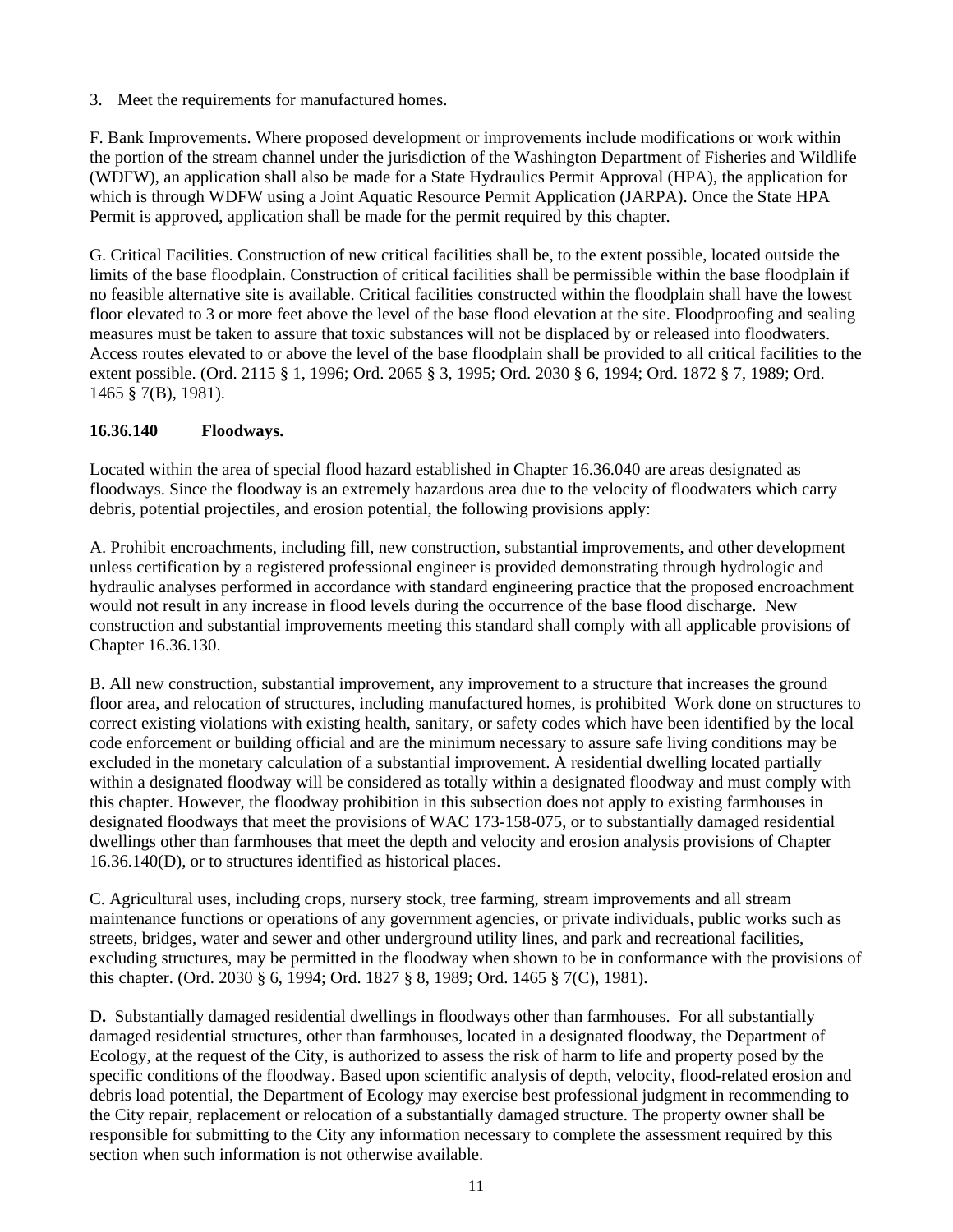1. Recommendation to repair or replace a substantially damaged residential structure located in the regulatory floodway shall be based on the flood characteristics at the site. In areas of the floodway that are subject to shallow and low velocity flooding, low flood-related erosion potential, and adequate flood warning time to ensure evacuation, the Department of Ecology may recommend the replacement or repair of the damaged structure. Any substantially damaged residential structure located in the regulatory floodway in a high risk zone based on the flood characteristics will not be recommended to be repaired or replaced. Flood warning times must be twelve hours or greater, except if the local government demonstrates that it has a flood warning system and/or emergency plan in operation. For purposes of this paragraph flood characteristics must include:

a. Flood depths can not exceed more than three feet; flood velocities cannot exceed more than three feet per second**.** 

b. No evidence of flood-related erosion. Flood erosion will be determined by location of the project site in relationship to channel migration boundaries adopted by the City. Absent channel migration boundaries, flood erosion will be determined by evidence of existing overflow channels and bank erosion.

2. At the request of the City, the Department of Ecology will prepare a report of findings and recommendations for the City concurrence on repair or replacement of substantially damaged residential structures located in the regulatory floodway. Without a recommendation from the Department of Ecology for the repair or replacement of a substantially damaged residential structure located in the regulatory floodway, no repair or replacement is allowed per Chapter 16.36.140(B).

3. Before the repair, replacement, or reconstruction is started, all other requirements of this Chapter must be satisfied. In addition the following conditions must be met:

a. There is no potential safe building location for the replacement residential structure on the same property outside the regulatory floodway.

b. A replacement residential structure is a residential structure built as a substitute for a previously existing residential structure of equivalent use and size.

c. Repairs or reconstruction or replacement of a residential structure shall not increase the total square footage of floodway encroachment.

d. The elevation of the lowest floor of the substantially damaged or replacement residential structure is a minimum of one foot higher than the base flood elevation.

e. New and replacement water supply systems are designed to eliminate or minimize infiltration of flood water into the system.

f. New and replacement sanitary sewerage systems are designed and located to eliminate or minimize infiltration of flood water into the system and discharge from the system into the flood waters.

g. All other utilities and connections to public utilities are designed, constructed, and located to eliminate or minimize flood damage.

#### **16.36.145 Shallow Flooding Areas (AO Zones)**

Shallow flooding areas appear on FIRMs as AO zones with depth designations. The base flood depths in those zones range from 1 to 3 feet where a clearly defined channel does not exist, or where the path of flooding is unpredictable and where velocity flow may be evident. Such flooding is usually characterized as sheet flow. In these areas, the following provisions apply: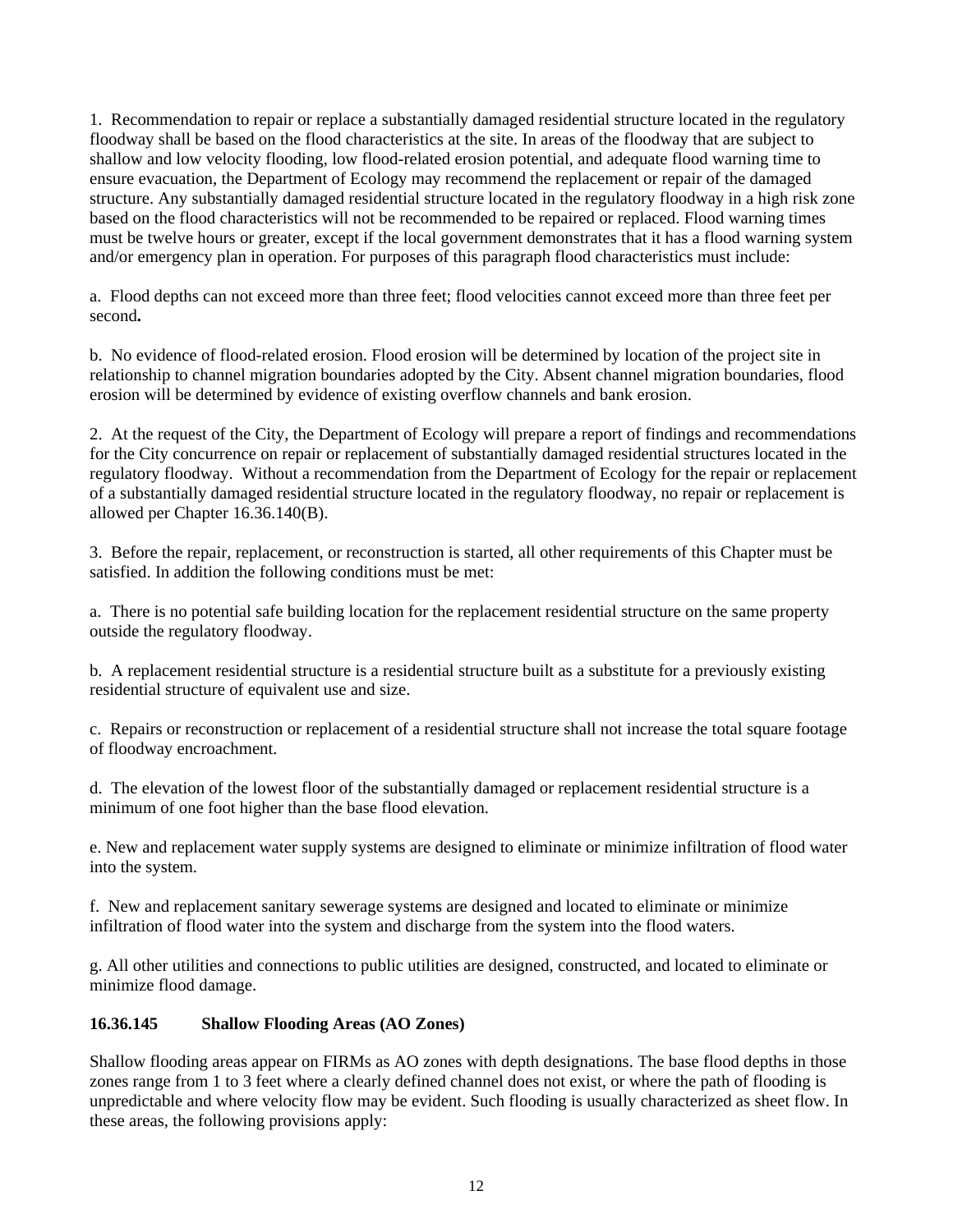A. Require adequate drainage paths around structures on slopes to guide floodwaters around and away from proposed structures, and to ensure that flood water in likely flow pathways such as swales are not blocked and cause it to be diverted to adjacent properties;

B. New construction, substantial improvement of any residential structure and manufactured home, and improvement of any post-FIRM residential structure and manufactured home within AO zones shall have the lowest floor (including basement) elevated above the highest adjacent grade to the structure, one foot or more above the depth number specified in feet on the community's FIRM (at least two feet above the highest adjacent grade to the structure if no depth number is specified);

1. Fully enclosed areas below the lowest floor that are subject to flooding are prohibited, or shall be designed to automatically equalize hydrostatic flood forces on exterior walls by allowing for the entry and exit of floodwaters. Designs for meeting this requirement must be certified by a registered professional engineer and must meet or exceed the following minimum criteria:

a. A minimum of 2 openings having a total net free area of not less than 1 square inch for every square foot of enclosed area subject to flooding shall be provided;

b. The bottom of all openings shall be no higher than 1 foot above the adjacent exterior grade;

c. Openings may be equipped with screens, louvers, or other coverings or devices provided that they permit the automatic entry and exit of floodwaters, and provided that the screens, louvers, or other devices meet the requirements of the International Building Code.

C. New construction, substantial improvement of any commercial, industrial or other nonresidential structure, and improvement of any post-FIRM commercial, industrial or other nonresidential structure within AO zones shall either:

1. Have the lowest floor (including basement) elevated above the highest adjacent grade of the building site, one foot or more above the depth number specified on the FIRM (at least two feet if no depth number is specified), or

2. Together with attendant utility and sanitary facilities, be completely floodproofed to or above that level so that any space below that level is watertight with walls substantially impermeable to the passage of water and with structural components having the capability of resisting hydrostatic and hydrodynamic loads and effects of buoyancy. If this method is used, compliance shall be certified by a registered professional engineer as set forth in IMC 16.36.210(C)(2)(b).

3.Applicants floodproofing nonresidential buildings shall be notified that flood insurance premiums will be based on rates that are 1 foot below the floodproofed level (e.g. a building constructed to the base flood level will be rated as 1 foot below that level).

D. Recreational Vehicles. Recreational vehicles placed on sites are required to either:

1. Be on the site for fewer than 180 consecutive days,

2. Be fully licensed and ready for highway use, on its wheels or jacking system, is attached to the site only by quick disconnect type utilities and security devices, and has no permanently attached additions; or

3. Meet the requirements for manufactured homes.

#### **16.36.150 Hazardous materials.**

The placement or storage of chemicals, petroleum products or by-products, fertilizers, insecticides, pesticides, lime, cement or other material that, when inundated, will contribute to or constitute a hazard to life, health and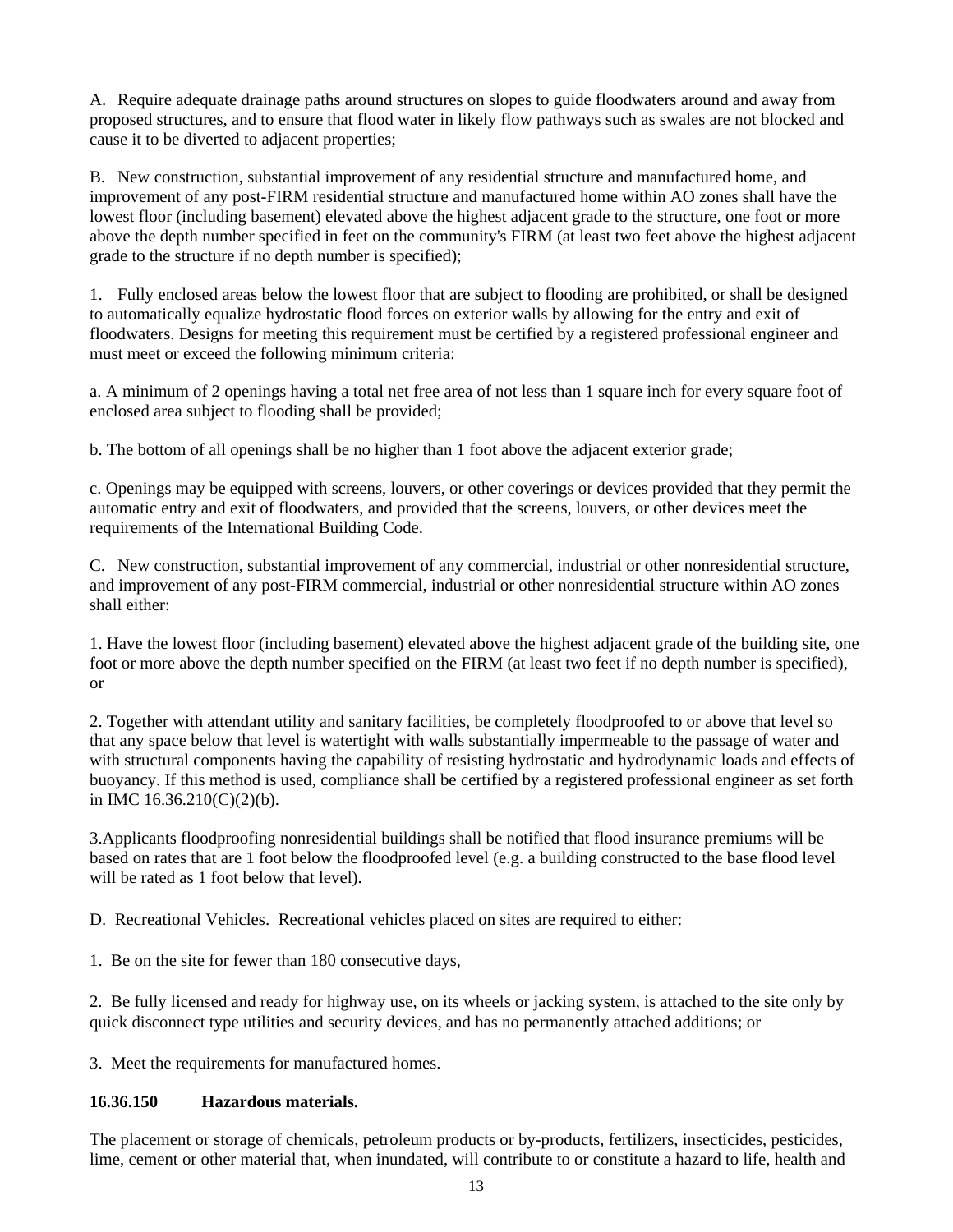safety, and/or adversely affect the quality of surface waters is prohibited within the areas of special flood hazard. (Ord. 2030 § 6, 1994; Ord. 1465 § 7(D), 1981).

# **16.36.160 Appeals.**

Any person aggrieved by a decision or interpretation of the Designated Official relative to the provisions of this chapter may appeal such decision to the Hearing Examiner as established by the City and shall comply with all procedural requirements prescribed by the Hearing Examiner and IMC 1.32, Appeals. The Hearing Examiner shall affirm the decision unless from a review of the record it is determined the decision being appealed was clearly erroneous.

# **16.36.170 Variances**

A. Purpose: The variance provision is provided to property owners who, due to the strict implementation of standards set forth in this chapter, and/or due to unique circumstances regarding the subject property, are deprived of privilege commonly enjoyed by other properties in the same vicinity and flood area and under the same flood regulation; provided however, the fact that surrounding properties have been developed under regulations in force prior to the adoption of this Code shall not be the sole basis for the granting of a variance.

- B. Variance Criteria
- 1. Variances shall only be issued upon:
- a. A showing of good and sufficient cause;

b. A determination that failure to grant the variance would result in exceptional hardship to the applicant;

c. A determination that the granting of a variance will not result in increased flood heights, additional threats to public safety, extraordinary public expense, create nuisances, cause fraud on or victimization of the public, or conflict with existing local laws or ordinances;

d. Variances may be issued for nonresidential buildings to allow a lesser degree of floodproofing than watertight or dry-floodproofing, where it can be determined that such action will have low damage potential, complies with all other variance criteria and otherwise complies with IMC 16.36.120 and 16.36.130.

2. Variances may be issued for the reconstruction, rehabilitation or restoration of structures listed on the National Register of Historic Places or the State Inventory of Historic Places, without regard to the procedures set forth in this section.

3. Variances shall not be issued within any designated floodway if any increase in flood levels during the base flood discharge would result.

4. Variances shall only be issued upon a determination that the variance is the minimum necessary, considering the flood hazard, to afford relief.

5. Generally, variances may be issued for new construction and substantial improvements to be erected on a lot of 1/2 acre or less in size contiguous to and surrounded by lots with existing structures constructed below the base flood level, providing the provisions of subsection C of this section have been fully considered. As the lot size increases beyond the 1/2 acre, the technical justification required for issuing the variances increases.

C. In passing upon such variance applications, the Hearing Examiner shall consider all technical evaluations, all relevant factors, standards specified in other sections of this chapter, and:

- 1. The danger that materials may be swept onto other lands to the injury of others;
- 2. The danger to life and property due to flooding or erosion damage;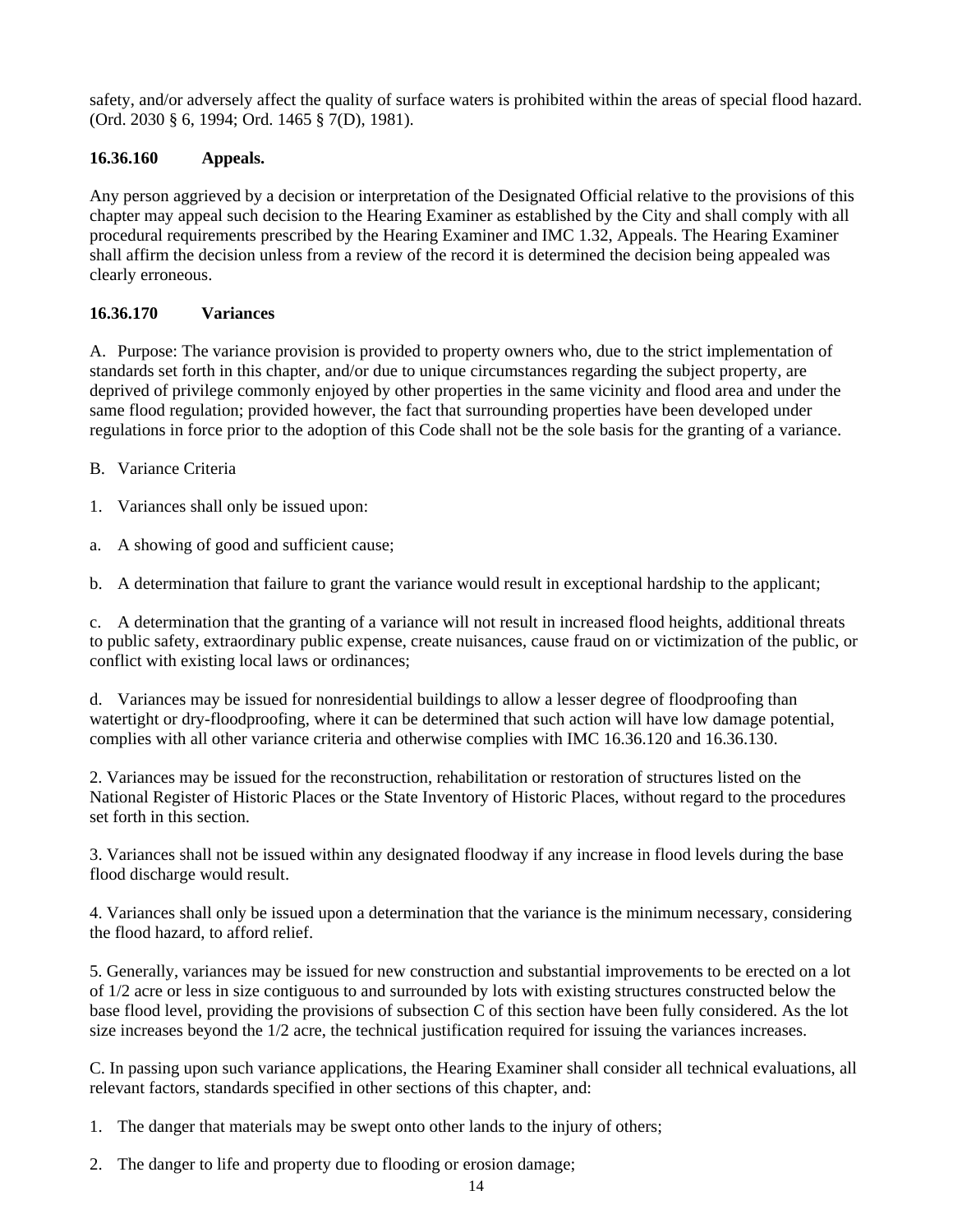3. The susceptibility of the proposed facility and its contents to flood damage and the effect of such damage on the individual owner;

4. The importance of the services provided by the proposed facility to the community;

5. The necessity to the facility of a waterfront location, where applicable;

6. The availability of alternative locations for the proposed use which are not subject to flooding or erosion damage;

7. The compatibility of the proposed use with existing and anticipated development;

8. The relationship of the proposed use to the comprehensive plan and floodplain management program for that area;

9. The safety of access to the property in times of flood for ordinary and emergency vehicles;

10. The expected heights, velocity, duration, rate of rise, and sediment transport of the floodwaters and the effects of wave action, if applicable, expected at the site; and

11. The costs of providing governmental services during and after flood conditions, including maintenance and repair of public utilities and facilities such as sewer, gas, electrical, and water systems, and streets and bridges.

D. Upon consideration of the factors of subsection C of this section and the purposes of this chapter, the Hearing Examiner may attach such conditions to the granting of variances as it deems necessary to further the purposes of this chapter

E. Any applicant to whom a variance is granted relief from the lowest elevation standards in this Chapter shall be given written notice that the structure will be permitted to be built with a lowest floor elevation below the base flood elevation and that the cost of flood insurance will be commensurate with the increased risk resulting from the reduced lowest floor elevation. (Ord. 2030 § 6, 1994; Ord. 1827 § 10, 1989; Ord. 1465 § 4(F), 1981).

F. The Designated Official shall maintain the records of all variance actions and report any variances to the Federal Insurance Administration upon request.

## **16.36.180 Enforcement authority.**

The Designated Official is authorized and directed to enforce all provisions of this chapter and is empowered to promulgate such rules and administrative procedures as may from time to time be necessary to accomplish the purpose of this chapter, subject to approval by the City Council. (Ord. 2030 § 6, 1994; Ord. 1465 § 4(A), 1981).

# **16.36.190 Designated Official – Right of entry.**

A. Whenever necessary to make an inspection to enforce any of the provisions of this code, or whenever the Designated Official or his authorized representative has reasonable cause to believe that there exists in any building or upon any lands any condition or violation of this chapter which makes such building or lands unsafe, dangerous or hazardous, the Designated Official or his authorized representative may enter such building or lands at all reasonable times to inspect the same or to perform any duty imposed on the Designated Official by this chapter; provided, that if such building or lands be occupied, he shall first present proper credentials and request entry; and if such building or lands be unoccupied, he shall first make a reasonable effort to locate the owner or other persons having charge or control of the building or lands and request entry. If such entry is refused, the Designated Official or his authorized representative shall have recourse to every remedy provided by law to secure entry.

B. No owner or occupant or any other person having charge, care, or control of any building or lands shall fail or neglect, after proper request is made as provided in this chapter, to promptly permit entry by the Designated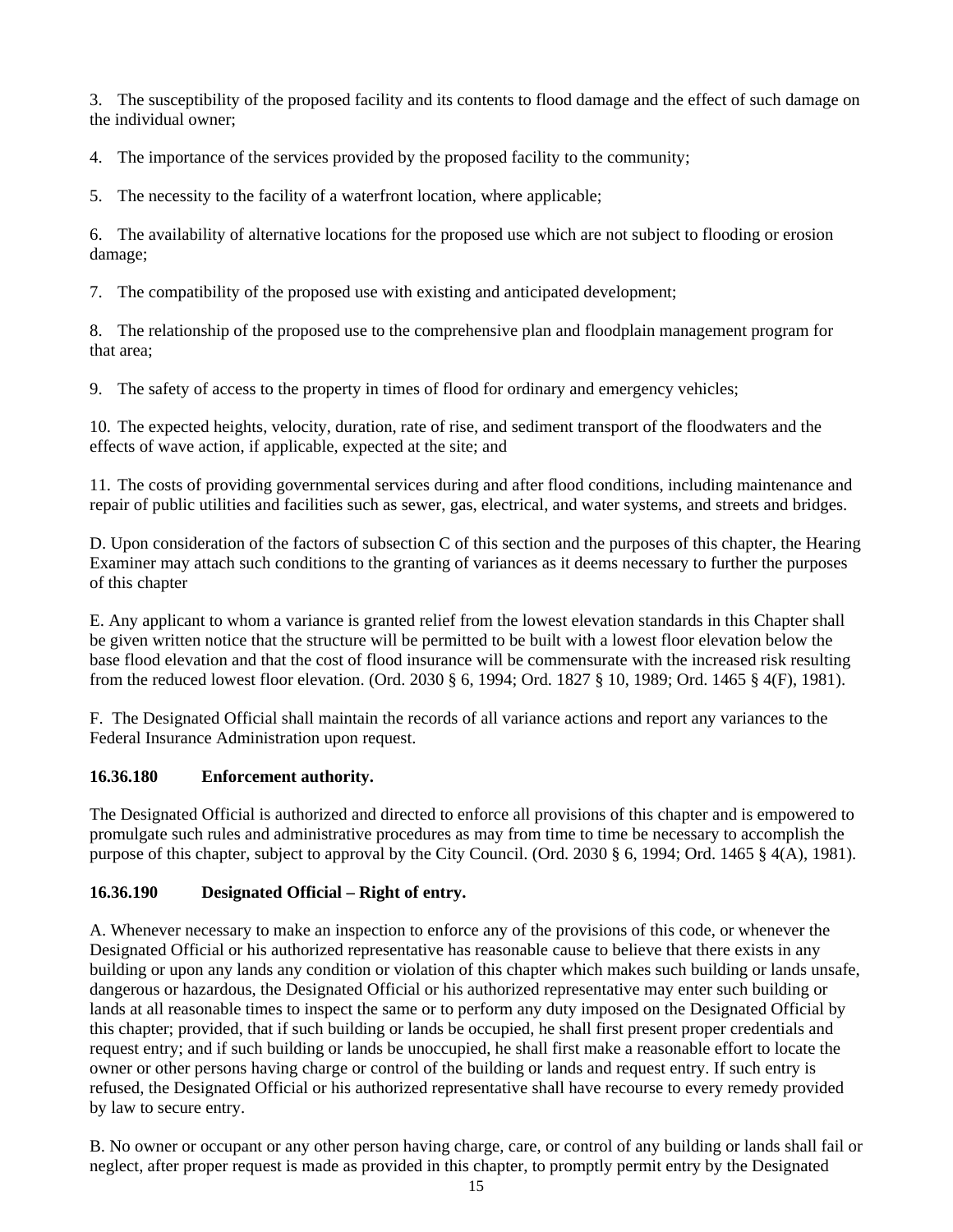Official or his authorized representative for the purpose of inspection and examination pursuant to this chapter. (Ord. 2030 § 6, 1994; Ord. 1465 § 4(B), 1981).

# **16.36.200 Inspections.**

Whenever it is necessary to verify compliance with the provisions of this chapter, either during the review process before any work is commenced, or during the construction or development stage after all permits have been obtained, it shall be the responsibility of the Designated Official to ensure that all necessary inspections are performed in a timely manner. The Designated Official shall keep records reflecting inspection dates and results thereof. (Ord. 2030 § 6, 1994; Ord. 1465 § 4(C), 1981).

# **16.36.210 Designated Official – Duties and responsibilities.**

The duties of the Designated Official shall include, but not be limited to:

A. Permit Review.

1. The Designated Official shall review all development permits to determine that the permit requirements of this chapter have been satisfied;

2. The applicant shall obtain and comply with conditions of all necessary federal, state, and local permits, and incorporate those conditions into all applicable development permits and the Flood Hazard Permit.

B. Use of Other Base Flood Data. When base flood elevation data has not been provided in accordance with IMC 16.36.040, the Designated Official shall obtain, review, and reasonably utilize any base flood elevation and floodway data available from a federal, state or other source, in order to administer Sections 16.36.130, 16.36.140 and 16.36.145. Sources of other base flood elevation and floodway data includes, but is not limited to, draft work maps prepared for flood insurance study updates, preliminary flood insurance rate maps, and sitespecific floodplain studies conducted by a licensed professional engineer. If available flood information provide sufficient evidence that the base flood elevations shown on the flood insurance rate maps are not accurate, or if the development site area is not within the mapped coverage of the flood insurance rate maps and flood hazards exist at the site due to proximity to a stream or evidence of past flooding, a development proposal may be required to submit a floodplain hydraulic anaysis based on available flood and site information in order for the Designated Official to administer Sections 16.36.130, 16.36.140 and 16.36.145.

C. Information to be Obtained and Maintained.

1. Where base flood elevation data is provided through the Flood Insurance Study, flood insurance rate map, or as required through Section 16.36.210B, obtain and review all Elevation Certificates and record the actual elevation for new and substantially improved structures, to ensure completeness and accuracy, and file with property's building records. Elevation data shall be provided in both the FEMA datum shown on the effective flood insurance rate map and the City datum (NAVD 88).

2. For all new or substantially improved floodproofed non-residential structures, Obtain and review all Floodproofing Certificates for Non-Residential Structures, to ensure completeness and accuracy, and file with property's building records. Elevation data shall be provided in both the FEMA datum shown on the effective flood insurance rate map and the City datum (NAVD 88).

3. Maintain for public inspection all records pertaining to the provisions of this chapter.

D. Alteration of Watercourses.

1. Notify FEMA and affected landowners adjacent communities and the Department of Ecology prior to any alteration or relocation of a watercourse. Applicants may be required to submit applications and fees for Letters